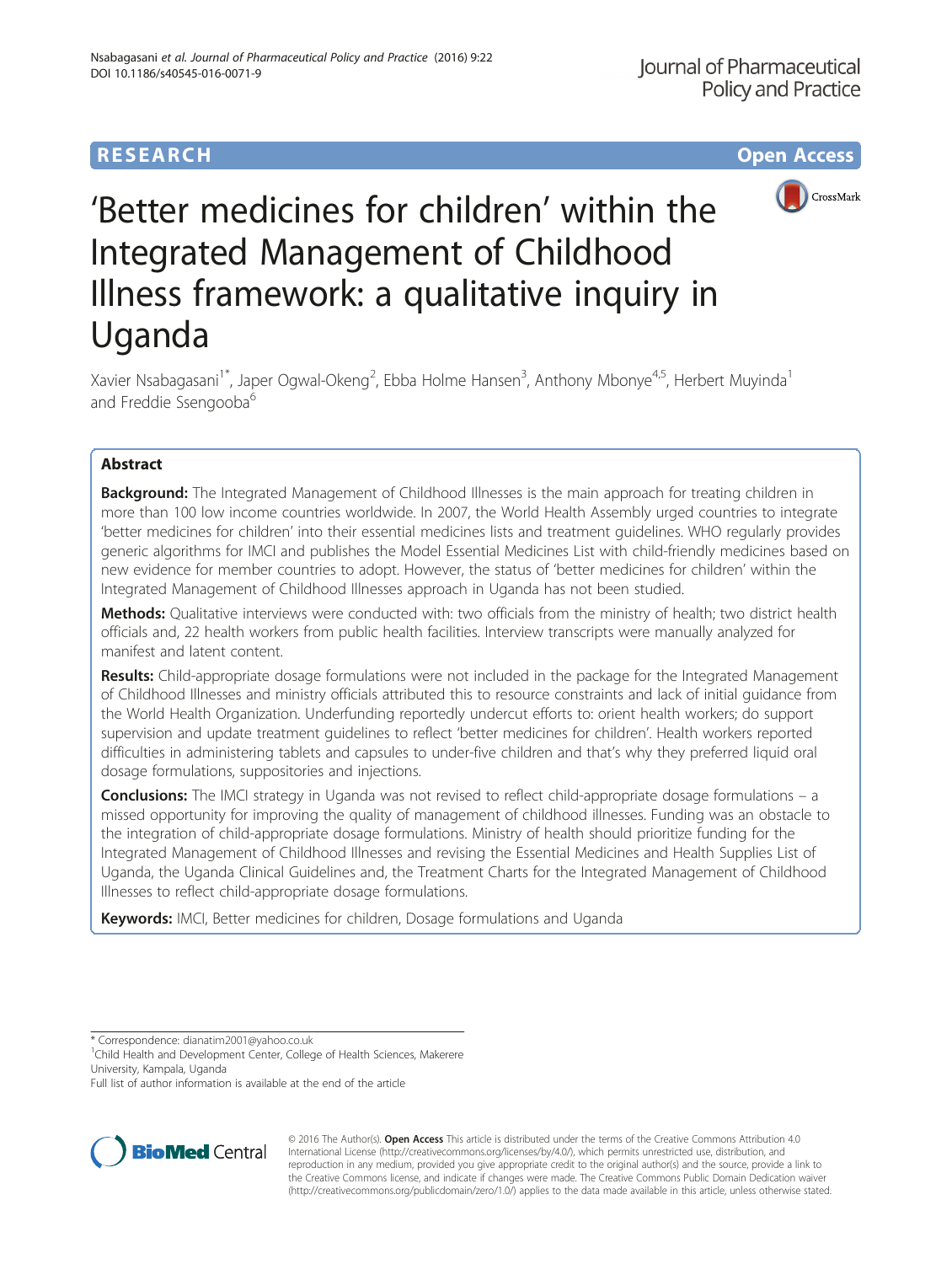# Background

Globally, an estimated 8.1 million children under-five die every year due to conditions that can be prevented or treated with evidence-based medicines [\[1](#page-14-0)]. In 1995, the World Health Organization (WHO) and United Nations Children's Emergency Fund (UNICEF) introduced the Integrated Management of Childhood Illnesses (IMCI) strategy to improve case management skills of health workers to diagnose and treat the major childhood illnesses. IMCI was meant to address three key elements. The first element was to develop and provide IMCI guidelines to enable health workers improve case management. Therefore, WHO regularly provides generic algorithms for IMCI to be adopted by countries following their epidemiological situation. WHO also supports countries in the selection of essential medicines for children by publishing the Model Essential Medicines List for children [[2](#page-14-0)]. The second element was to build the capacity of health workers through training and support supervision to enable them use the provided IMCI algorithms to identify and treat illness. The third element was to strengthen the health systems so as to provide an environment and facilities conducive for managing children illnesses. This element covers ensuring that there is availability of priority medicines for children. Therefore, UNICEF recommends that governments should improve their health systems to ensure that the essential drugs are available [[3\]](#page-14-0). Some studies have concluded that availability of medicines is a key condition for the success of IMCI [\[2](#page-14-0)–[6](#page-14-0)].

In 2007, the 60th World Health Assembly made a resolution that urged member countries to include 'better medicines for children' in their essential medicines lists and clinical guidelines [[4\]](#page-14-0). Following this resolution, later in 2007 WHO and partners launched the 'make medicines child size' campaign to create more awareness about child-appropriate dosage formulations [\[5](#page-14-0)]. Hence, it was sensible to integrate child-appropriate dosage formulations into IMCI, a strategy that is used to manage sick children in more than 100 countries worldwide. Uganda was among the first countries worldwide to adopt and scale up IMCI. According to personal communication with a ministry of health official, after piloting of the strategy in 1995, IMCI was adopted in 1997 as a national strategy for the management of the common childhood illnesses. The first phase of implementation of IMCI included adaptation of the globally recommended IMCI guidelines to the Ugandan setting and consequent training of the health workers in selected districts. With support from the United States Agency for International Development (USAID), the IMCI approach was first pilot tested in ten districts in 1996 and a 22 member national task force was established to coordinate the IMCI activities. In 1997, the IMCI approach was scaled up nationally.

According to the Uganda Government Heath Sector Strategic and Investment Plan III (HSSIP III), IMCI was recognized as the main approach for treating children in Uganda [[6](#page-14-0)]. Despite that recognition, there are still gaps in policy provisions for child-appropriate dosage formulations and so far there has been no formal adoption of these formulations as a policy [[7, 8](#page-14-0)]. Furthermore, there is still low availability and utilization of the WHO recommended lifesaving priority medicines for children in the public health facilities [\[9\]](#page-14-0).

Despite these gaps, the perspectives: of administrators at the MoH; district health officials; and, health workers' practices and experiences of treating children within the IMCI approach using child-appropriate dosage formulations have not been explored. This paper is premised on the understanding that IMCI should be the vehicle for integrating child-appropriate dosage formulations in those countries where it is being implemented. It is therefore critical to assess the extent to which IMCI implementation at the facility level reflects the WHA resolution of 'better medicines for children'. This paper explores the perspectives of officials from MoH and the district health department about the integration of 'better medicines for children' into the IMCI approach. At the facility level, the paper explores health workers' knowledge and perspectives about child-appropriate dosage formulations, their practices and experiences in the management of childhood illnesses in Uganda using IMCI approach.

# **Methods**

#### Study design

The study derives from the 60th WHA resolution of 'better medicines for children'. Therefore, the focus of the study was about the level of integration and application of the 'better medicines for children' concept into IMCI, the main framework for managing childhood illnesses in Uganda. The study design was also based on the premise that child-appropriate dosage formulations such as dispersible tablets, granules, sprinkles and pellets are the best for improving prescription, dispensing and administration of medicines to the under-five population [[10\]](#page-14-0). In this paper, child-appropriate dosage formulations refer to medicines that are easily adjusted to reflect size, strengths, state of development, and condition of a child [[10\]](#page-14-0). WHO recommended dispersible, scored tablets or the equivalent of the flexible solid oral dosage formulations as the most effective for children [\[1](#page-14-0), [11\]](#page-14-0). This study applied these concepts as basis for the formulation of the analytical framework, the data collection methods and the tools that were used.

The analytical framework of the study draws from debates about policy processes and factors that influence success of implementation of policy and its sustainability [[12](#page-14-0)–[14](#page-14-0)]. Tansella &Thornicroft (2009) highlighted these factors in relation to how to accelerate the transfer of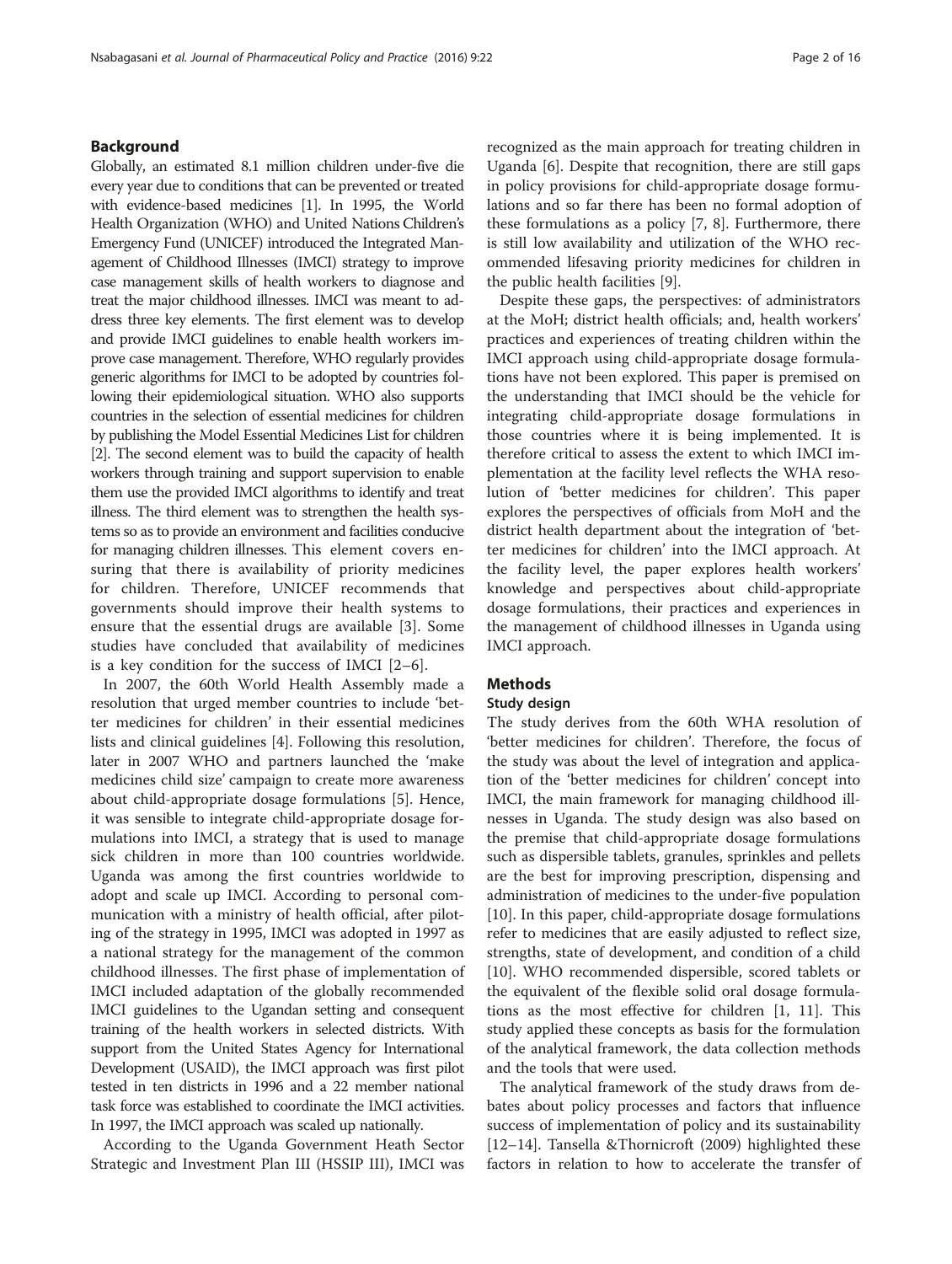discoveries in health sciences into implementation of evidence based routine clinical practice. Tansella &Thornicroft articulated three phases of implementation of evidence based clinical practices: adoption in principle; early implementation and, persistence of implementation [[12\]](#page-14-0). This framework helps to explain the process and context of IMCI adoption, implementation and its implication on the adoption of child-appropriate dosage formulations in a low income country Uganda. In this study, facilitators and barriers to the implementation of the IMCI program are considered. A multi-level analysis of perspectives is used and covers the national, district and facility levels.

## Study setting

The study was conducted between July and August 2012 in Uganda, a landlocked low income country in the East African region. In Uganda, IMCI is the main approach for diagnosing, dispensing and administering medicines to treat childhood illnesses. Uganda was also among the first UN member states in sub-Saharan Africa to implement IMCI as a national program since 1995 [\[6](#page-14-0)]. An IMCI section was included into both the Uganda Clinical Guidelines 2010 and 2012 versions [\[15, 16](#page-14-0)].

In Uganda, procurement of medicines for public health facilities is under National Medical Stores (NMS) which distributes medicines provided in the Essential Medicines and Health Supplies List of Uganda (EMHSLU) using a push system. By the time of the study, the latest version of EMHSLU was that of 2012. Other medicine procurement and distribution channels included: the Joint Medical Stores (JMS)-an umbrella organization for the Uganda Catholic Medical Bureau (UCMB) and Uganda Protestant Medical Bureau and, a private sector procurement agent called Medicine Access Uganda Limited (MAUL). Some medicines are also accessed with direct support of donors and are channeled through some development partners: the Uganda Health Marketing Group (UHMG); partners funded by the President's Emergency Plan for AIDS Relief (PEPFAR); Malaria Consortium (MC) and, the United Nations (UN) agencies including UNICEF, the Joint United Nations Programme on HIV and AIDS (UNAIDS) and WHO.

The Ugandan public health care system is highly decentralized with districts and health sub-districts playing a key role in the administration of the delivery of health services. There is a hierarchy of public health facilities starting with the lowest service delivery point being at the village level now referred to as Health Center One (HCI) through to Health Center four (HCIV) at a county level. Above these there is , the district hospitals, regional and national referral hospitals at the top [[6\]](#page-14-0). At HCI, services are provided by volunteers referred to as Village Health Team (VHTs) who do not have formal health training. In 2010, the VHTs were given an

additional role of distributing medicines for the integrated community case management (ICCM) of childhood illnesses. The Health Center two (HCII) facilities are largely managed by Nursing Assistants who have minimal training in the medical field. In most of the rural facilities in Uganda, Nursing Assistants play a significant role in treating children. Health Center three (HCIII) facilities are supposed to be served by clinical officers, nurses, midwives and nursing assistants. In reality, due to staffing challenges at this level, Nursing Assistants still constitute the majority of the health workers. At Health Center Four (HCIV) level, in addition to the cadre of staff stated above, there should be at least a medical doctor. At the district hospital and above, there are both general doctors and specialists in addition to other cadres of health staff. In case of children, the specialists are pediatricians.

## Study respondents

Qualitative in-depth interviews were held with: the Ministry of Health officials; the district health team and, health workers from the public health facilities. Health facilities included one national referral hospital and one regional referral hospital and sixteen lower level rural based health facilities in Jinja district. In Uganda, the concept of health workers refers to those people working in the health system with the qualifications recognized by government. Rural based health facilities were lower levels facilities in the rural areas of Jinja district. These included HCIIs, HCIIIs and HCIVs. Table [1](#page-3-0) shows the categories of respondents and the themes included in the interview guide for each category.

At the Ministry of Health level, two officials from the child health division were interviewed. The child health division was behind the adaption and scaling up IMCI implementation in the country. The division also spearheaded the adaptation of the WHO IMCI algorithm, initial training and support supervision of health workers. Two health officials from Jinja district in eastern Uganda were purposively selected to participate in the study. The district health officials had been part of the early implementation of IMCI in the district.

At the facility level, five pediatricians were drawn from Mulago, the biggest national referral hospital located in the capital city Kampala. The national referral hospital is a teaching hospital for the Makerere College of Health Sciences. One pediatrician was drawn from Jinja hospital, the biggest eastern regional referral hospital located in Jinja town. Despite, the huge pediatric patient load in the regional referral hospital, there are only two pediatricians. Sixteen lower level health workers were drawn from 16 rural based health facilities in Jinja district.

All the respondents were purposively selected based on experiences and current responsibilities about the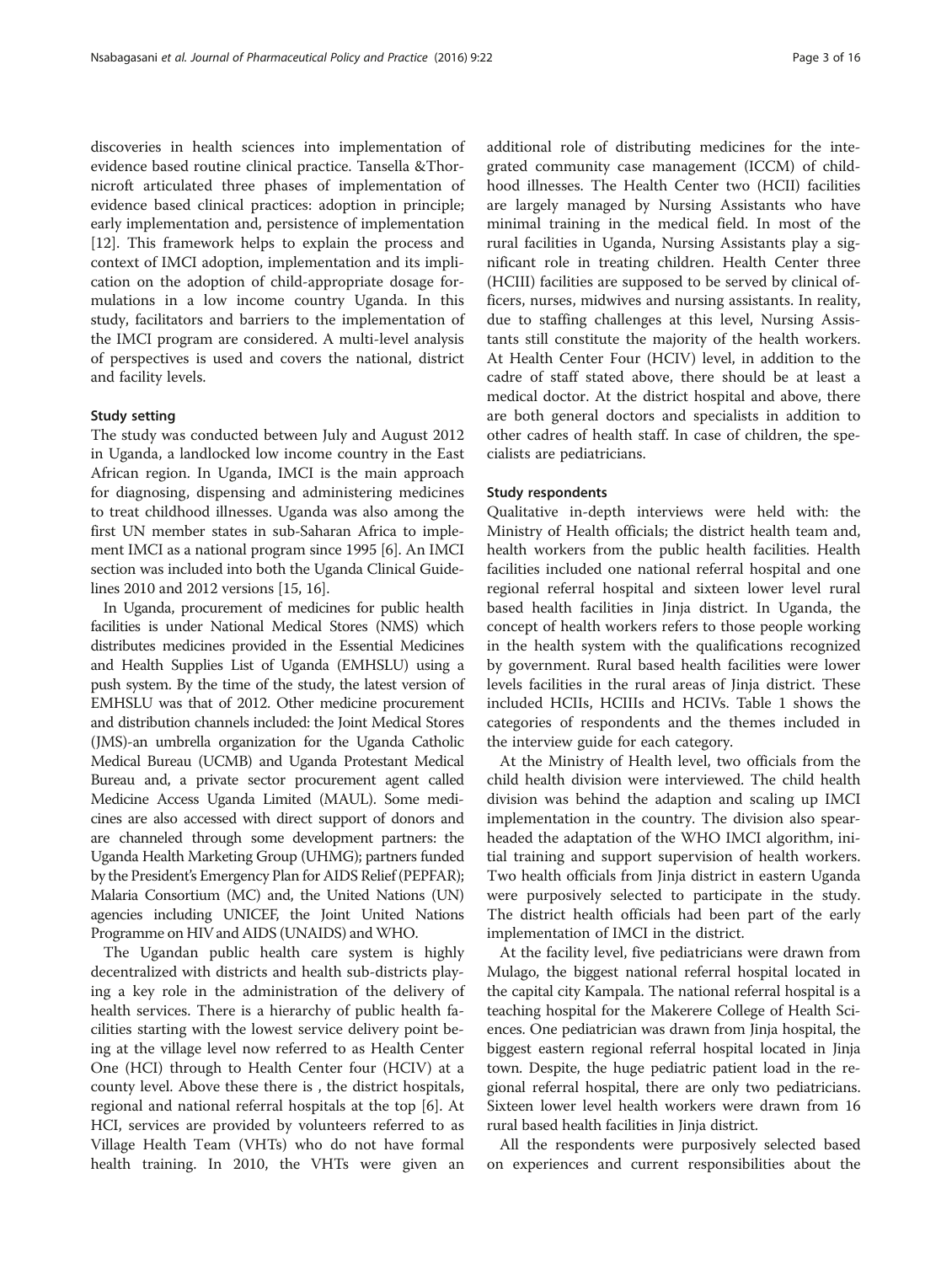<span id="page-3-0"></span>

|  |  | Table 1 Respondents and the thematic areas covered |  |  |  |  |  |  |
|--|--|----------------------------------------------------|--|--|--|--|--|--|
|--|--|----------------------------------------------------|--|--|--|--|--|--|

| Respondent                                |               | Number Main themes covered                                                                                                                                                                                                                                                                                                          |  |
|-------------------------------------------|---------------|-------------------------------------------------------------------------------------------------------------------------------------------------------------------------------------------------------------------------------------------------------------------------------------------------------------------------------------|--|
| MoH Program mangers officers)             | $\mathcal{L}$ | • The historical context and the process of IMCI implementation<br>• What worked and what did not work with IMCI and child-appropriate dosage formulation<br>adoption<br>• The level of integration of the child-appropriate dosage formulation into IMCI approach<br>• Achievements and limitation of the integration              |  |
| The district health team                  | $\mathcal{P}$ | • The historical context and the process of IMCI implementation<br>• Perspective of the child-appropriate dosage formulations<br>• Experiences of implementation of IMCI and child-appropriate dosage formulations under a<br>decentralized arrangement<br>• Financing, support supervision and refresher training                  |  |
| Pediatricians from Mulago hospital        | .5            | • Practices about using child-appropriate dosage formulations to treat children under 5 years<br>• Available information about child-appropriate dosage formulations<br>• Coping mechanisms when there are no child-appropriate dosage formulations                                                                                 |  |
| Pediatrician from Jinja hospital          |               | • Practices about using child-appropriate dosage formulations to treat children under 5 years<br>• Available information about child-appropriate dosage formulations<br>• coping mechanisms when there are no child-appropriate dosage formulations                                                                                 |  |
| Lower level rural based health<br>workers | 16            | • Their perspectives and practices about using child-appropriate dosage formulations to treat<br>children under 5 years within the IMCI framework<br>• Available information about child-appropriate dosage formulations and the treatment protocols<br>• Coping mechanisms when there are no child-appropriate dosage formulations |  |

implementation of the IMCI strategy. At the facility level, those found treating children at the time of the visit were automatically selected for interviews. All interviews were held in privacy and in venues preferred by the respondents. Where it was felt that information saturation was realized we stopped interviewing more of that category of respondents. There were 16 health workers from the rural based health facilities. This number was high because we wanted to get information from the diverse categories (clinical officers, nurses, midwives and nursing assistants) who represented different levels of healthcare.

Jinja district has a population of more than 468,256 people and of these 299,109 (64 %) live in rural areas [[17\]](#page-14-0). Administratively, the district is subdivided into seven rural sub-counties, one town council and three divisions in the municipality. Like the rest of the country, there is a hierarchy of health facilities ranging from Health Centre II to the regional referral hospital as described elsewhere [[9\]](#page-14-0). Jinja district has a total of 69 health facilities, 49 of which are public, seventeen are run by NGOs and three are institutional (army, police and prisons). The major causes of child morbidity and mortality in the area include malaria (70 %), acute respiratory infections (16 %) and diarrheal diseases (32 %) [[18\]](#page-14-0). Jinja is also a home of the neglected tropical disease of schistomiasis which affects both adults and children.

# Data collection

Qualitative in-depth interviews were performed using an unstructured thematic interview guide. For each category of respondents, as earlier indicated, the key themes addressed are provided in Table 1. Data was collected by the first Author (a social scientist) and was assisted by a Research Assistant who is also a social scientist. All the interviews were conducted in English by the first author. On average the interviews lasted between 40 and 60 min.

# Data analysis

Interviews were digitally recorded and later transcribed verbatim, printed and carefully read. The codes were then applied to the scripts. Data analysis was conducted manually using a thematic manifest and latent content analysis [[19](#page-14-0)]. A coding sheet with the key themes was developed and later applied to the transcribed text. Deductive meanings that were theory guided were adopted from our pre-conceived abstractions and compared with the primary data. This was based on the understanding that category names and related codes can be generated from the already existing concepts, literature and the phrases used by the informants themselves [\[20](#page-14-0)].

# **Results**

The study explored perspectives about the status of child-appropriate dosage formulations within the IMCI approach at three levels in Uganda: the central ministry level; the district level and the health facility level. The key themes that emerged were as follows:

- Lacking of funding cut across all the three levels and affected implementation of IMCI
- At the national level, the IMCI strategy had not been revised to include child-appropriate dosage formulations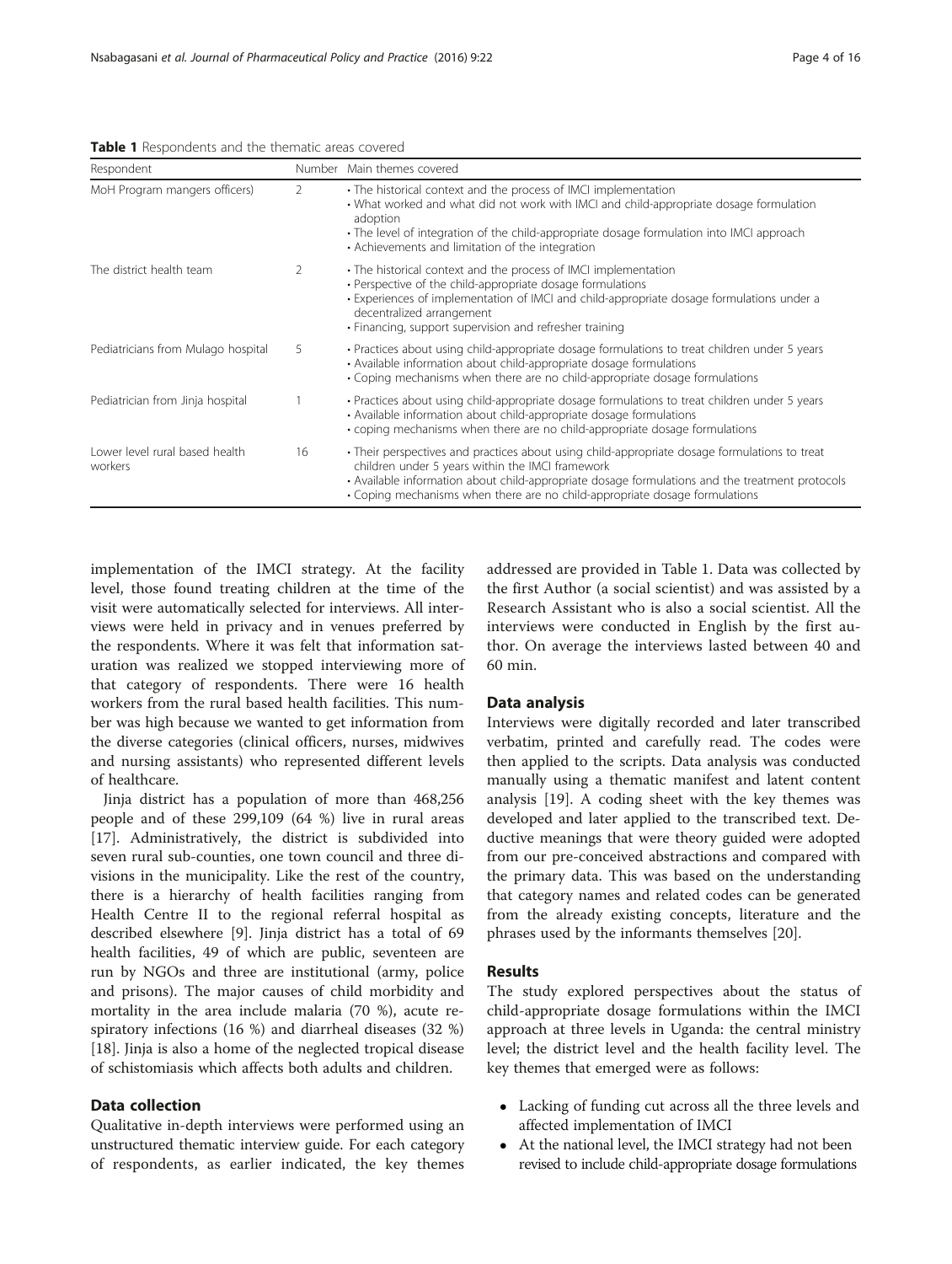- At the district level, the decentralized IMCI activities were not being implemented and this weakened the efforts to integrate the child-appropriate dosage formulation component. Ironically, re-centralization of medicine procurement and distribution to the National Medical Stores (NMS) reversed district's discretion to procure child-friendly medicines
- At the facility level, health workers' faced challenges of prescribing, dispensing and administering tablets and capsules to children. They remodeled ways to ensure that children received appropriate treatment. Lower level cadres of rural based health workers did not have sufficient information about the new treatment policies that might have included child-appropriate dosage formulations

# Resource constraints

The predominant challenge to the integration of childappropriate dosage formulations was the insufficient funding of IMCI activities at the national, district and facility levels. Table 2 shows that at the national level, resource constraints affected planning, development of relevant policy reforms and budgeting that in turn affected the integration of child-appropriate dosage formulations into the IMCI framework. This in turn had a spillover negative effect on the implementation of IMCI at the lower levels. MoH officials reported that due to lack of funding, it was not possible to revise the IMCI treatment charts to reflect child-appropriate dosage formulations. During the late implementation phase of IMCI, the project resources were already exhausted and

when government took over, it failed to sustain most of the activities.

At the moment we do not have money for continuing some of the IMCI activities the way we are supposed to. Donors have shifted ICCM. We have adopted the IMCI approach as a routine but we do not have needed resources to sustain some of the core activities including revision of guidelines and refresher training (MoH, official).

MoH officials perceived some of the child-appropriate dosage formulations recommended by WHO such as dispersible tablets as a luxury for the already financially hard-pressed ministry. MoH officials were also aware of the fact that there were no funds for the decentralized IMCI activities. Districts were expected to use the Primary Health Care (PHC) grants to implement the decentralized IMCI activities and development partners were expected to supplement. However, the PHC grants were not enough to cater for all the decentralized IMCI activities and other already earmarked activities. Jinja district did not get support for IMCI from development partners.

As a ministry, we no longer handle IMCI refresher training. This function was decentralized to the districts that have to develop a budget to cater for the refresher training and support supervision. A few districts have been lucky and some partners like STRIDES are supporting IMCI. As of now we do not know what is going on in the districts except where the partners are operating now (Ministry of Health Official).

Table 2 The process of IMCI Development and implementation landmarks in Uganda

| Levels                            | Implementation phases                                                                                                                                                                                                                         |                                                                                                                                                                                                                                                                                                       |                                                                                                                                                                                                                                                                                                                                                                                                                                                                                    |  |  |  |  |
|-----------------------------------|-----------------------------------------------------------------------------------------------------------------------------------------------------------------------------------------------------------------------------------------------|-------------------------------------------------------------------------------------------------------------------------------------------------------------------------------------------------------------------------------------------------------------------------------------------------------|------------------------------------------------------------------------------------------------------------------------------------------------------------------------------------------------------------------------------------------------------------------------------------------------------------------------------------------------------------------------------------------------------------------------------------------------------------------------------------|--|--|--|--|
|                                   | Adoption phase                                                                                                                                                                                                                                | Early implementation                                                                                                                                                                                                                                                                                  | Situation at the time of the study                                                                                                                                                                                                                                                                                                                                                                                                                                                 |  |  |  |  |
| National                          | In 1995 IMCI selected as the main approach<br>for Uganda. A 22- member working group<br>was established for planning, training and<br>adaptation. IMCI algorithm was adopted to<br>fit the national health policy and treatment<br>quidelines | By 1998 there was a national expansion<br>plan with a pool of 250 trainers, 10 zonal<br>teams to supervise IMCI implementation.<br>Donors: World Bank, USAID, UNICEF and<br>WHO put in resources for early implementation<br>of IMCI. By 2003 all the districts in Uganda<br>had been trained in IMCI | Budget constraints and lack of information<br>about 'better medicnes for children' meant<br>limited national level reflections about policies,<br>plans, budgets and guidelines for<br>child-appropriate dosage formulations. No<br>resources for the sustainability of IMCI in terms<br>of refresher trainings, revision of job aids and<br>support supervision. The decentralization of<br>IMCI to districts minimized the central MoH<br>role both technically and financially. |  |  |  |  |
| Local<br>(district)               | Districts health officials were prepared<br>in terms of training about IMCI.                                                                                                                                                                  | Districts were prepared in terms of training<br>about IMCI.                                                                                                                                                                                                                                           | Resources were not available for the districts.<br>Districts were getting minimal support from<br>the ministry in form of PHC grants which<br>covered a little on support supervision.<br>Therefore, the districts were not prepared for<br>training health workers on child-appropriate<br>dosage formulations                                                                                                                                                                    |  |  |  |  |
| Facility/<br>individual<br>levels | Health workers were sensitized on the<br>new approach of IMCI.                                                                                                                                                                                | Health workers were trained on the new<br>approach of IMCI for 3 weeks.                                                                                                                                                                                                                               | Health workers were no longer receiving<br>refresher training and support supervision for<br>IMCI related activities from the district health<br>team because districts did not have the<br>financial capacity to do so.                                                                                                                                                                                                                                                           |  |  |  |  |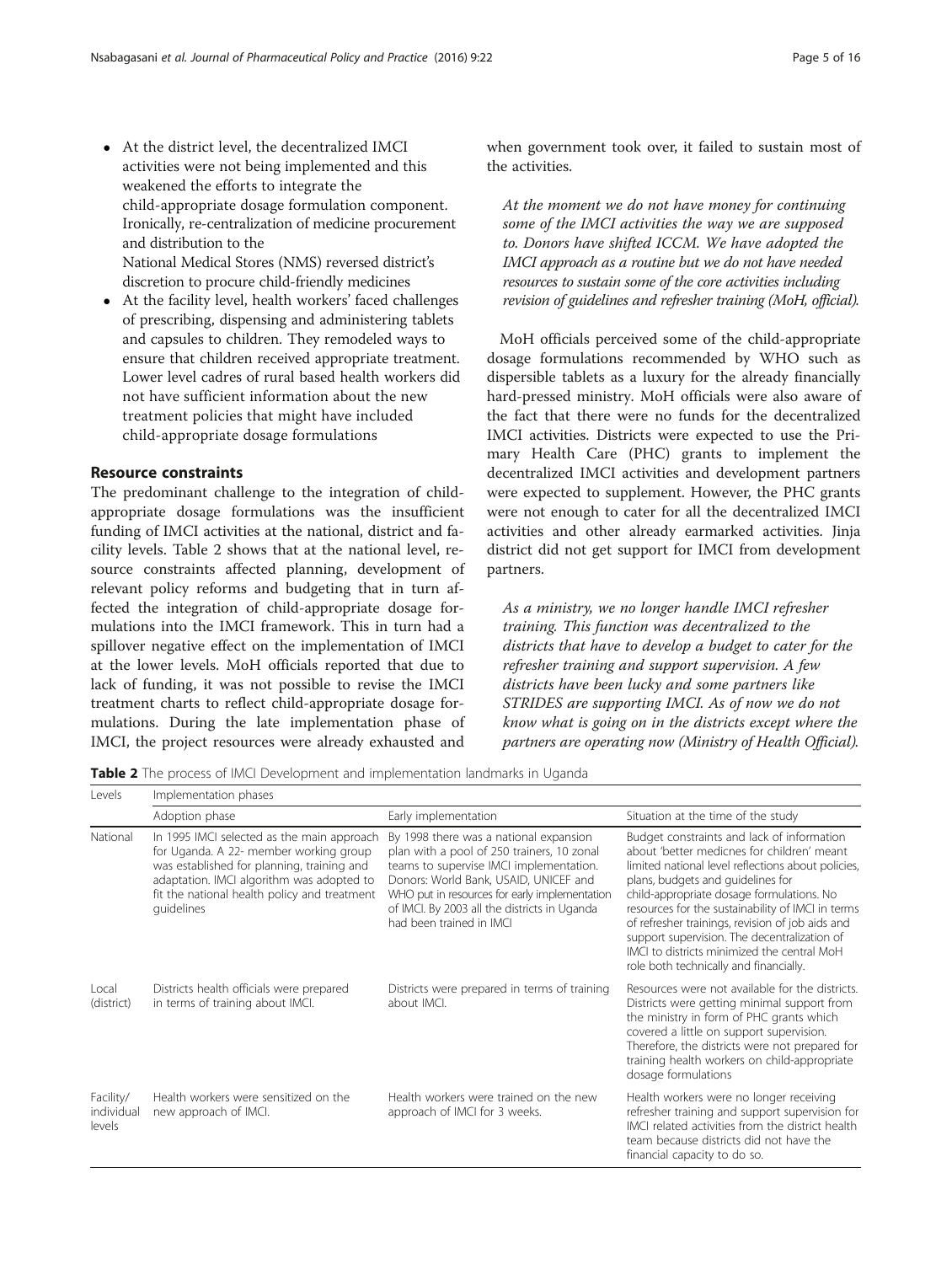MoH was also aware of the human resource challenges especially understaffing and limited number of qualified health personnel especially in the rural areas. Such staff needed adequate refresher training and support supervision to acquaint them with new information about the global and national treatment policies for children.

## Failure to revise the IMCI treatment charts

Despite of the fact that WHO consistently revises the IMCI algorithm to accommodate new evidence based medicine, MoH officials admitted that it has not been possible to adapt new WHO IMCI algorithms to the Ugandan setting due to funding challenges as already indicated. Other than the WHA recommendation of better medicines for children, there other national initiatives such as changes in malaria treatment policies which were not communicated to the lower cadre staff. All these were not reflected in the IMCI treatment charts and this resulted into confusion especially among the lower level rural based health workers who entirely depend on IMCI treatment charts to diagnose and prescribe medicine to children.

# Lack of global and national level efforts to initiate the integration

Unlike the other initiatives such as malaria treatment policy, WHO did not initiate national discussions about child-appropriate dosage formulation and how they would be integrated into the IMCI framework. MoH expected external support especially from WHO and UNICEF to initiate and finance the integration of childappropriate dosage formulations.

We did not see any justification for just introducing child-appropriate dosage formulations into the IMCI approach without any guidance from the World Health Organization. There were gaps in the information about the child-appropriate dosage formulations concept especially regarding where the medicines could be procured and at what prices. (Ministry of Health official).

On the other hand, donors had stopped funding facility based IMCI by the time the resolution of 'better medicines for children' was made. The MoH officials recounted how they had advised donors to continue to support the facility based IMCI including procurement of medicines for which donors did not comply. The discussions about child-friendly medicines only gained momentum in 2012 after the UN declaration of life- saving priority medicines for children. Both government and donors agreed to include into the mainstream health service delivery system, lifesaving for children. This was a good opportunity

since all the medicines in the list of priority lifesaving medicnes for children were recommended in childappropriate dosage formulations. In spite of this new emphasis, MoH officials also confessed that it would take time before these medicines could be accessed as there would be need to revise the EMHSLU, UCG and IMCI treatment charts to reflect 'better medicines for children'.

# Perspectives about child-appropriate dosage formulations

Table [3](#page-6-0) highlights the context and explanations by the respondents at different levels about status quo of child-appropriate dosage formulations within the IMCI framework in Uganda. The table highlights the perspectives in the wider context of the three different levels (ministry, district and facility) and how this affected the integration of child-appropriate dosage formulations into the IMCI framework. Although there were some areas of convergence, the perspectives are presented according to the specific respondents: MoH officials, district health officials, pediatricians and lower level rural based health workers.

# Perspectives from Ministry of Health

The concept of child-appropriate dosage formulations in Uganda centered on liquid oral dosage formulations (syrups) which were deleted from the EMHSLU 2012 and were for the interim replaced with tablets for adults that were extrapolated for children. The reasons for deleting syrups included high prices and handling challenges. The deleted syrups were no longer being supplied in the public health facilities.

We usually find a lot of problems with these syrups. They are messy, expensive, and difficult to handle during transportation. They are had to store especially in remote areas where there is no power for refrigeration (Ministry of Health official)

When asked about other child-appropriate dosage formulations such as pellets, sprinkles and dispersible tablets, MoH officials stated that lack of market information and high cost of these formulations repulsed efforts to integrate them into the IMCI approach. MoH officials generally perceived some of these formulations to be expensive and this affected their efforts to integrate them into the EMHSLU.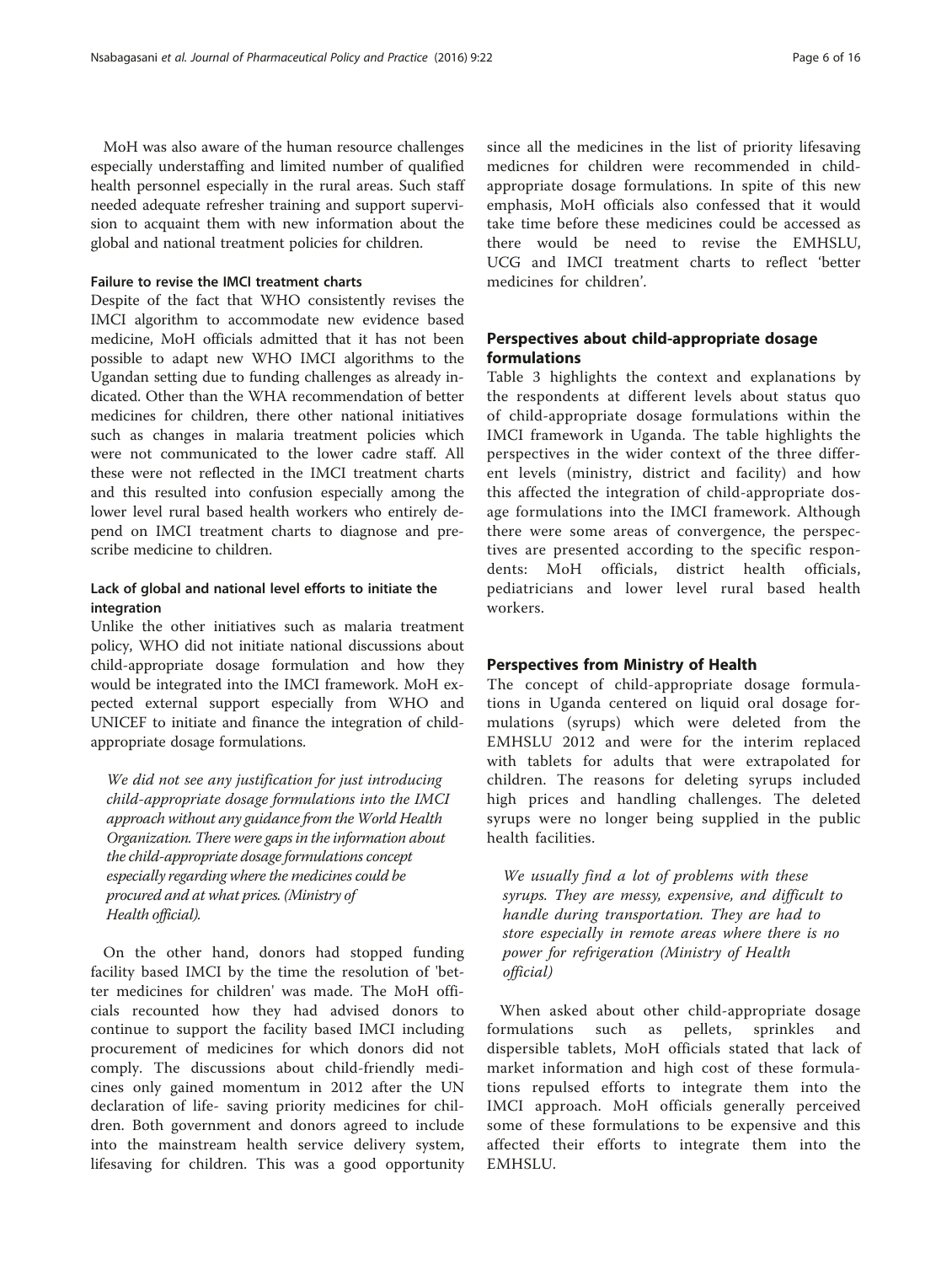| Actors                                                                    | The context                                                                                                                                                                                                                                                                                                                                                                     | The Point of view of the actors                                                                                                                                                                                                                                                                                                                                                                                                                                                                                                                                                                                                                                                                                                                                                                                                                                                                                                                                                                                                                                                                                                                                                                                                             |
|---------------------------------------------------------------------------|---------------------------------------------------------------------------------------------------------------------------------------------------------------------------------------------------------------------------------------------------------------------------------------------------------------------------------------------------------------------------------|---------------------------------------------------------------------------------------------------------------------------------------------------------------------------------------------------------------------------------------------------------------------------------------------------------------------------------------------------------------------------------------------------------------------------------------------------------------------------------------------------------------------------------------------------------------------------------------------------------------------------------------------------------------------------------------------------------------------------------------------------------------------------------------------------------------------------------------------------------------------------------------------------------------------------------------------------------------------------------------------------------------------------------------------------------------------------------------------------------------------------------------------------------------------------------------------------------------------------------------------|
| MoH officials                                                             | • Budget constraints and lack of information about 'better<br>medicines for children' meant limited national level<br>reflections about policies, revision of guidelines, budgets<br>and guidelines for child-appropriate dosage formulations<br>• MoH decentralized refresher training and support<br>supervision for IMCI for the districts and their<br>development partners | • Lack of global initiatives to support the resolution of<br>'better medicines for children' at the national level and<br>challenges of sustainable financing for IMCI<br>implementation<br>• When IMCI funding reduced and MoH could no longer<br>provide oversight and refresher training for IMCI and<br>these roles were left for local governments under<br>decentralized services. However, MoH continues to<br>acknowledge the fact that there were no sufficient<br>resources for implementing IMCI under the decentralized<br>arrangement<br>• Concerns that donors and development partners had<br>shifted their goals to fund the community based ICCM<br>program completely leaving out support for IMCI at the<br>facility level<br>· Since the markets and prices for some of the child-<br>appropriate dosage formulations such as sprinkles, pellets<br>and dispersible tablet were not known. They were per-<br>ceived to be expensive and therefore not affordable by<br>the ministry. Other well-known child-friendly formulations<br>such as syrups were too costly and moreover difficult to<br>handle and store in a low income setting of Uganda. They<br>were deleted from the EMHSLU 2012 due to these<br>reasons. |
| The district health officials                                             | • Underfunding of the decentralized responsibilities in the<br>health sector<br>• Donors had shifted interest to ICCM and abandoned<br><b>IMCI</b>                                                                                                                                                                                                                              | • Jinja district was not ready for the decentralized roles of<br>conducting IMCI refresher training and support<br>supervision due to financial constraints. They were<br>concerned about lack of revised IMCI treatment charts.<br>Centralization of medical supplies to NMS has deprived<br>the district the opportunities to decide on the<br>procurement of the right medicines for children                                                                                                                                                                                                                                                                                                                                                                                                                                                                                                                                                                                                                                                                                                                                                                                                                                            |
| Pediatricians                                                             | • Pediatricians are limited and are only available in<br>hospitals<br>• Pediatricians are supposed to see children who are<br>referred to them by the lower level health workers                                                                                                                                                                                                | • IMCI is a strategy to be used by the lower cadre staff. At<br>the moment the approach is not robust enough to<br>integrate new treatment changes<br>• The IMCI strategy would benefit from improved IMCI<br>quidelines that would address evidence based and<br>child-appropriate dosage formulations<br>• The Uganda Clinical Guidelines are insufficient and<br>pediatricians were reportedly referring to other quidelines<br>such as BNF and the internet to determine treatment.<br>Prescribe some syrup such as amoxicillin syrup and other<br>child-friendly syrups available in the private sector. Had an<br>idea about dispersible tablets but did not use them because<br>they were not available.                                                                                                                                                                                                                                                                                                                                                                                                                                                                                                                             |
| Lower cadre health<br>workers (enrolled nurses<br>and nursing assistants) | Cognitive Barriers, using outdated IMCI charts, limited<br>interaction with the MoH officials in terms of support<br>supervision                                                                                                                                                                                                                                                | • Need refresher training on IMCI, updated guidelines and<br>evidence based medicines<br>• Need support supervision to enable them improve their<br>skills<br>• Some nursing assistants said that they did not know that<br>the treatment policy for malaria had changed                                                                                                                                                                                                                                                                                                                                                                                                                                                                                                                                                                                                                                                                                                                                                                                                                                                                                                                                                                    |

<span id="page-6-0"></span>Table 3 Perspectives of respondents about IMCI and child-appropriate dosage formulations

# The perspectives of the district health officials

The district officials' explanations of the failure to integrate child-appropriate dosage formulations were consistent with those of the MoH. Lack of funds purportedly affected implementation of the decentralized IMCI activities. While the district managers were aware of their decentralized roles in relation to IMCI training and support supervision of facilities, they were not capable of carrying out the responsibilities due to lack of resources as indicated in Table 3. Under the decentralized arrangement, there

was a challenge of understaffing due to the failure of local government to attract qualified health workers especially in the rural health facilities. Consequently, the majority of health workers seeing children in these facilities were mainly nurses and nursing assistants. Due to their limited medical training and limited access to information, this category of staff need constant on- job training and job aids to help them understand new information. According to the district officials, this was not happening.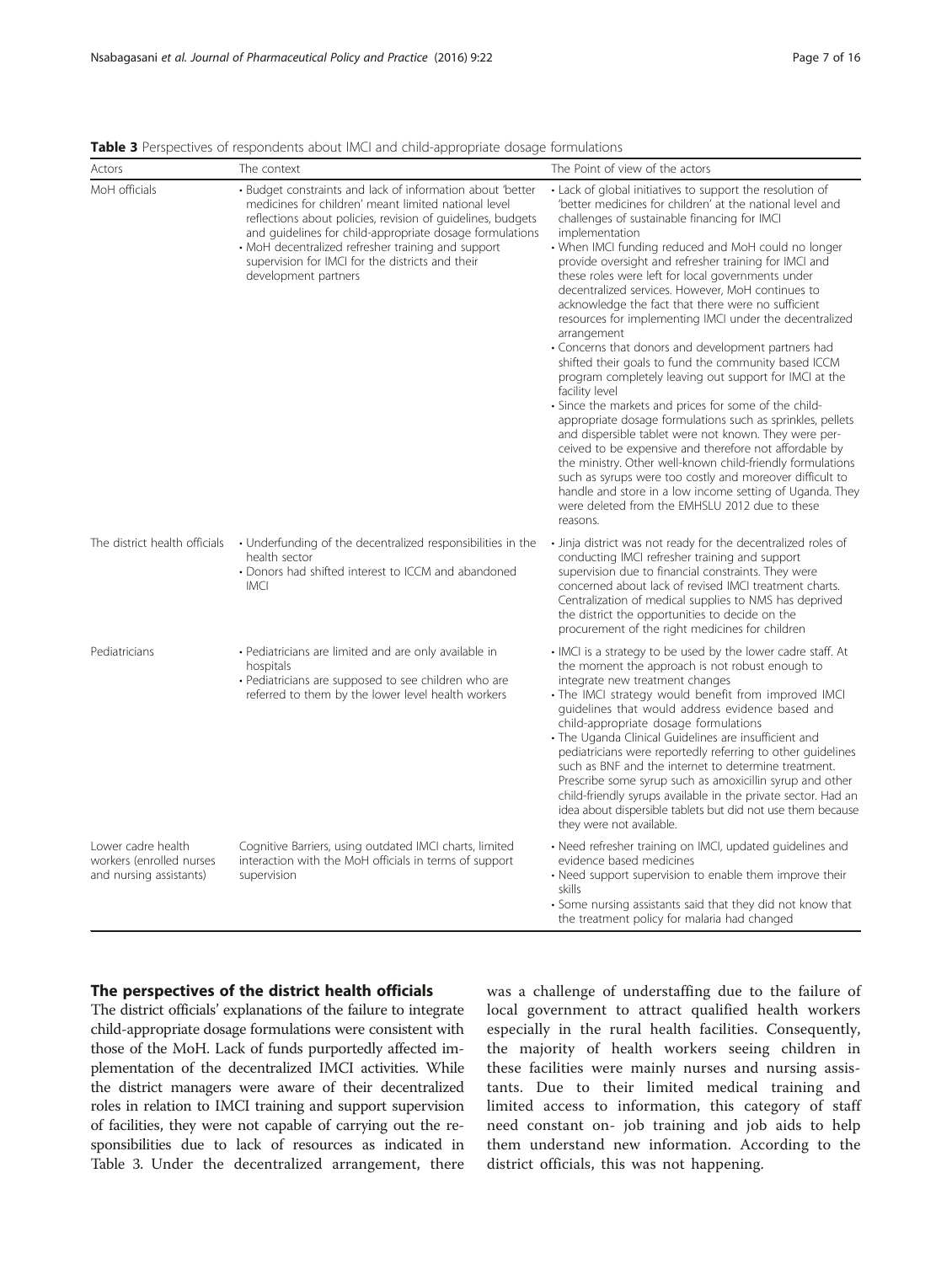We are expected to carry out refresher training for different things including IMCI. The PHC grants that we receive are not enough for the many obligations. So we can only do a little in support supervision which also covers a wide range of other things. Refresher training for IMCI requires a lot of money which is not available. We are looking forward for some external support (District Health official, Jinja District).

District officials also underlined challenges of recentralizing procurement and distribution of medicine supplies to NMS which was supplying medicines that were not necessarily corresponding to the priorities of the district and health facilities. There was a general feeling that districts have no say about the medicines that are procured by NMS compared to before when the districts had the discretion to purchase the medicines they wanted. District official wondered why important medicines for children such as syrups were being left out by NMS.

We used to have important syrups to treat malaria and pneumonia especially among the under-five children and now there are no more because we depend on NMS for drug supplies. NMS no longer supplies syrups. They supply tablets instead. It is now difficult for our caregivers to administer tablets to children. There are so many associated problems, dividing the tablets affects dosing, children refuse to swallow the medicines and if they do so they can easily vomit (District Health Official, Jinja district).

Like the ministry, the district officials accentuated the limitation of unrevised IMCI treatment chart as a reference material especially for the nursing assistants who are not sufficiently medically trained but nevertheless were treating children in most of the low level rural based health facilities.

In most cases our health workers use guess work and hearsay from the private sector providers. For quite some time, despite the changes in treatment policies, the IMCI guidelines have not been revised. They are still using the initial IMCI treatment charts which still refer to chloroquine as the first line treatment for malaria. They are so outdated. Yet our nursing assistants have no other reference materials to treat children other that the unrevised IMCI treatment charts (District Health Official, Jinja District).

Due to resource constraints and limited opportunities to decide on procurement, the district officials argued that they did not control the provision of child–appropriate dosage formulations. They remain on the receiving end and accept whatever is distributed by NMS.

# Perspectives from the health workers

Health workers who participated in the interviews were differentiated by their level of training. Level of training influenced the health workers' views about IMCI and child-appropriate dosage formulations. Health workers interviewed fall into two broad categories. The first includes pediatricians who are highly specialized health workers in diagnosing and treating children. Ideally pediatricians are supposed to handle referral cases from the lower level health workers from the outpatient department (in case of hospitals) and lower level health facilities. In the Ugandan public health facilities, pediatricians mainly work in hospitals where they are supposed to handle complicated cases. The second category included the rural based and less trained health workers who were mainly clinical officers, midwives, nurses and nursing assistants. Ideally, rural based health workers are supposed to treat less severe symptoms using IMCI and refer severe cases and any other complications to the pediatricians.

# Pediatricians' perspectives and their practices

The general view from the pediatricians was that IMCI does not cater for child-friendly medicines due to lack of a conducive medicine policy environment. Pediatricians reported that they do not use IMCI approach because they are consultants for very sick children after their management using the IMCI has failed. It was therefore more practical to think of more advanced and international guidelines to diagnose complicated cases among children.

For us we are beyond IMCI. We handle problems where IMCI has failed. We are consultants who are supposed to read widely. We refer to the internet, the British National Formulary and for that matter, we read beyond the Uganda Clinical Guidelines. However, because the clinical guidelines are not followed (by some of the lower level health workers) we often handle children with ordinary conditions and this increases our patient load (Pediatrician, Jinja regional referral hospital).

Pediatrician supported provision of child-appropriate dosage formulations. From their own point of view, the best child-appropriate dosage formulations were mainly liquid oral dosage formulations (syrups). They were for example concerned about the government policy that phased out syrups that were being used for the treatment of pneumonia and malaria. They argued that some of the emerging complications and treatment failure were due to use of medicine formulations that were not appropriate for children.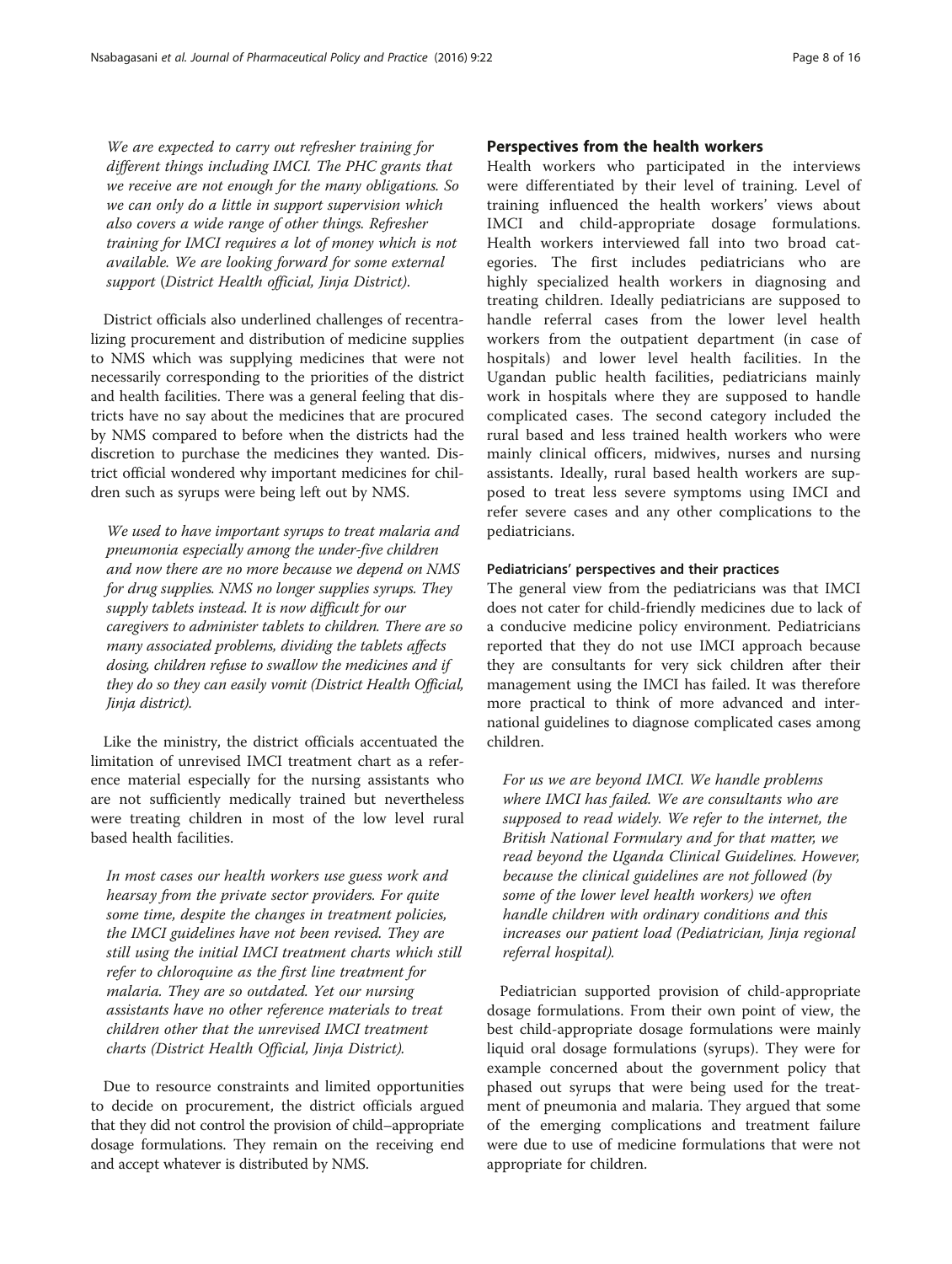Some of the children referred to us from the lower level health facilities will have received the right treatment in terms of the medicines. However, because most of these will have been given in formulations of tablets, caretakers usually report difficulties in administration of the medicines. These difficulties result into inaccurate dosing sometimes associated with vomiting of the medicines. Caretakers do not know what to do when the child vomits. Most of them stop giving the medicines. We have been hearing these complaints from the caretakers quite a lot (Pediatrician Jinja Regional Referral Hospital).

Pediatricians from the regional referral hospital and the national referral hospitals reported that the Uganda Clinical Guidelines (UCG) were insufficient for the management of the prevailing childhood illnesses. They therefore, did not necessarily prescribe medicines indicated in the UCG.

Pediatricians reported that they often prescribed medicines that were not in the public health facilities but were nevertheless considered to be child-appropriate by the pediatricians. When the medicines are not available, pediatricians said they referred caregivers to procure the medicines from the private pharmacies and private clinics where the medicines were available at a cost.

# Perspectives and practices rural based health workers

Rural based health workers reported (it was also observed) that they were still using the outdated IMCI treatment charts of 2001. They had not been oriented on the new treatment policies for quite some time and support supervision had accordingly diminished. It was noted that child-appropriate dosage formulations such granules, sprinkles and dispersible tablets were not mentioned among the key dosage formulations that health workers used in their daily practice using IMCI. They were instead familiar with tablets, suppositories for malaria and, injectables for pneumonia and sepsis.

Some of the Nurses and Nursing Assistants who had been in service for some years said they were initially trained in IMCI. However, they had also spent a long time without attending IMCI related refresher courses and felt that refresher trainings would have informed them more about new medicines, changes in treatment regimens, new guidelines and any other new information about managing childhood illnesses.

We come to learn about these new medicines from our friends who work in private clinics. Some medicines are brought here for use when we have never heard about them. The IMCI charts you see hear are referring to very old medicines some of which have already been phased out. We are often confused by this (Nurse, rural based health facility).

Some of the midwives who were interviewed reported that they had been left out during the initial IMCI training perhaps because it was never anticipated that they would ever interface with children. However, due to staff shortages, midwives were found treating children. Midwives noted that their work of treating children would be enhanced if they were also trained on how to use IMCI charts to treat children.

Health workers reported information gaps due to failure to update IMCI treatment charts to reflect medicines recommended by the new treatment policies. Much as the UCG had been revised from the 2007 to 2010, then later in 2012, only the in-charges in the rural based facilities had access to the revised guidelines. Health workers reported experiencing challenges regarding new treatment policies that were by then not integrated into the IMCI treatment charts. This, according to some, undermined their confidence in relation to deciding on which medicines to give. The newly introduced medicines for malaria were not written anywhere on the IMCI treatment charts that they were using. For example, while Artemether Lumefantrine was the first line treatment for malaria recommended in the new national malaria treatment policy, the IMCI treatment charts referred to a combination of fancidar and chloroquine-medicines which had been phased out by the National Drug Authority. Their other source of confusion was that the fansidar-chloroquine combination was also being recommended in the UCG 2010. At the same time, there were other types of antimalarial medicines such as artesunate suppository and artesunate injectable. Despite the artesunate rectal and injectable formulations not being widely available in the health facilities, health workers often came across them either in the private sector or the community. Some interfaced with them because they were being channeled through their health facility to the community for the ICCM program. Although they were advised by their supervisors to use Artemether lumefantrine for malaria, health workers had also informally heard about use of rectal artesunate from the community based health workers. Although rectal artesunate (both injectable and suppository) was up to date and considered appropriate for children, they were often out of stock and health workers did not know when to use these two formulations. Some health workers still knew that chloroquine was still the main medicine for malaria. One of the Nursing Assistants innocently asked why chloroquine was no longer being supplied in the health facilities.

The health workers' understanding of the new treatment protocols varied according to the level of training. Comparatively, senior health workers especially pediatricians were more conversant with the new treatment policies than the lower level health workers in the rural facilities who did not have sufficient information about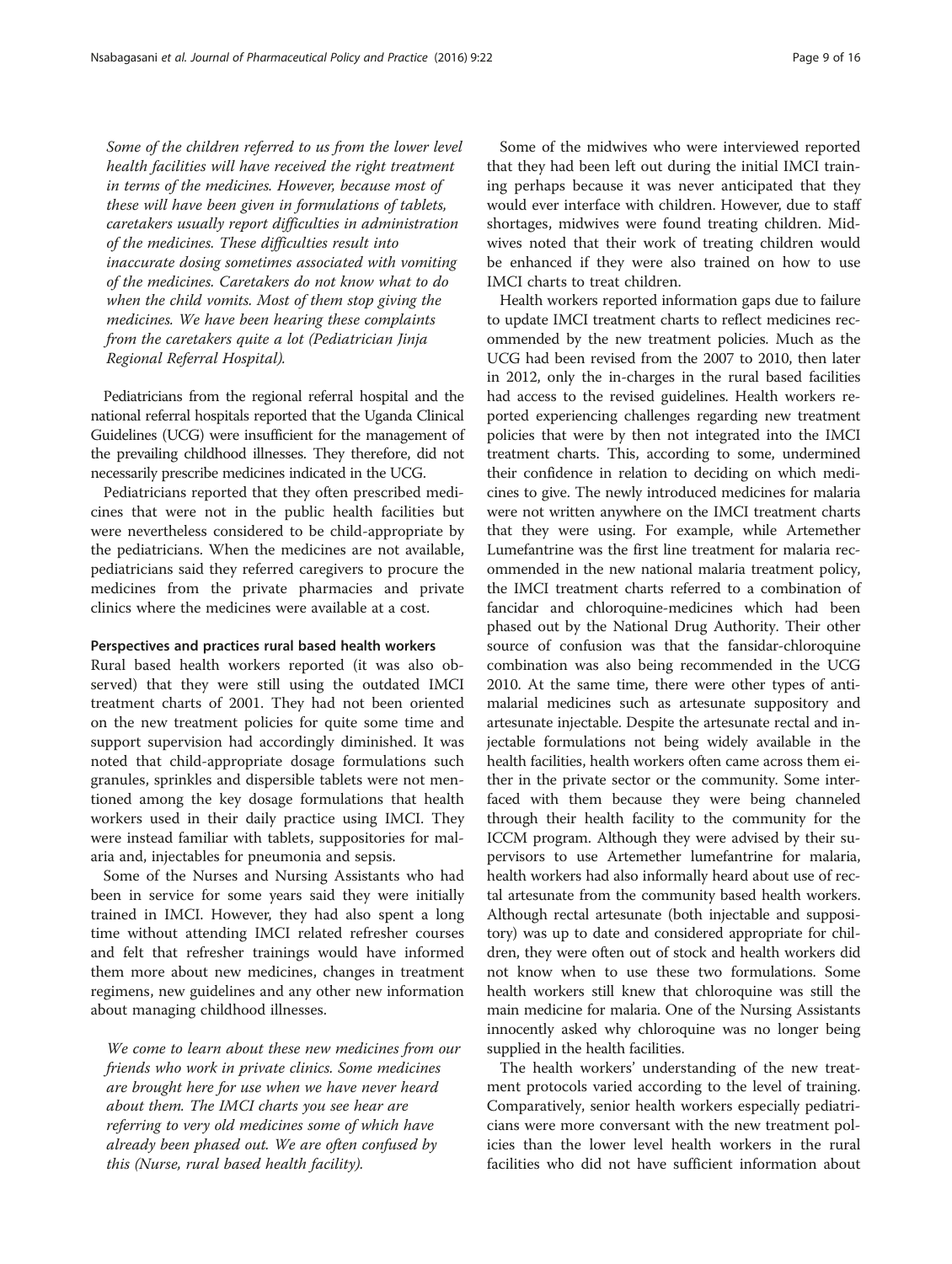new medicines for children. The missing interactions between the rural based health workers and their supervisors who included the district health teams and central level MoH staff partly explains the health workers' limited understanding of new treatment policies. Although medicine policies for key causes of morbidity among children had been changing, the transfer of information about new policies from the global through the national level to the facilities had not been effective. Besides that, most of the rural based health workers such as Nursing Assistants said they did not have access to the revised Uganda Clinical Guidelines of 2010. In most of the facilities, it was reported (and also observed) that the guidelines were locked in cupboards of their supervisors who were often absent. The few lower cadre health workers who had glanced at the Uganda Clinical Guidelines of 2010 indicated that the guidelines were too bulky for them to use in their daily work and for that reason they had put them aside.

These guidelines (Uganda Clinical Guidelines) are too big. You have to turn so many pages to get to the exact information about a disease. In addition to that, we have never been oriented on these guidelines. There are some technical terms which some of us cannot understand. We find the IMCI counseling and treatment charts easy to use. Unfortunately, these IMCI charts have outdated information where some of the medicines are no longer recommended (Nursing Aide rural based health facility Jinja district).

On the other hand, the outdated IMCI treatment charts were visible with health workers who reported them to be more user friendly than the UCG. Some of the health workers wondered why medicines like the combination of chloroquine and SP which had already been phased out by the National Drug Authority were still appearing on the IMCI treatment charts. The same medicines were no longer being supplied by NMS and there were some health workers who did not know that chloroquine and SP had been phased out.

You hear that the treatment of malaria has changed from chloroquine and SP to ACTs. Our (IMCI treatment) charts continue to indicate chloroquine and fansidar for children. By the way we no longer get chloroquine among the medicines supplied here. What is happening? (A Nursing Assistant rural based health facility).

Some of the health workers were not sure of the first line treatment for pneumonia. They wanted to know whether amoxicillin and cotrimoxazole should be prescribed interchangeably. They said they were using both septrine and amoxicillin (depending on what was available at the time of dispensing) as the first line treatment for pneumonia. The child-appropriate amoxicillin dispersible tablet was still limited in supply and was mainly delivered for the donor funded ICCM program. Dispersible amoxicillin tablets were often withdrawn from the village health team providers for use in the facilities to avoid expiry especially because fewer children were being seen by the community providers. Cotrimoxazole tablets were on a high demand because it was also being used for HIV/AIDS prophylaxis.

We are using both cotrimoxazole and amoxicillin as first line treatment for pneumonia depending on what is available in stock when the child is brought for treatment. In most cases, cotrimoxazole (septrine) is used because it is supplied more regularly. On the other hand, amoxicillin is rarely used because it is always out of stock. Much of what we see is a remnant of what was being taken to the community for ICCM. We even do not know the medicine which is recommended for pneumonia. We see some of the donors supplying amoxicillin to the community. On the other hand, government concentrates on the supply of cotrimoxazole. Sometimes we take the remainders of amoxicillin dispersible from because there are challenges of storing these medicines in the community for a long time. They can easily expire before use. In any case, we are seeing many more children here than they see in the community (Clinical officer, in-charge of a rural based health facility).

Rural based health workers had limited knowledge about the globally recommended 'child size' medicines and child-appropriate dosage formulations concepts. There was a consistent affirmation by the health workers indicating that IMCI treatment charts and the clinical guidelines neither referred to 'child-appropriate' dosage formulations' nor the 'child size medicines'. In spite of this limitation, health workers presented informative viewpoints about the different dosage formulations they were using to treat children. Health workers in the rural areas highly commended IMCI as a suitable program for children but also hastened to add that the approach had flaws: lack of updated guidelines; missing support supervision and, lack of refresher trainings. They echoed lack of child-friendly medicines in the assortment of medicines supplied by NMS.

The rural based health-workers' viewed appropriateness of dosage formulations in terms of being easy to prescribe, dispense and administer. In their practice, they came across ordinary tablets and capsules, oral suspension powders and a few dispersible tablets. They also reported using injectables and suppositories to treat children under severe conditions. From the experiences they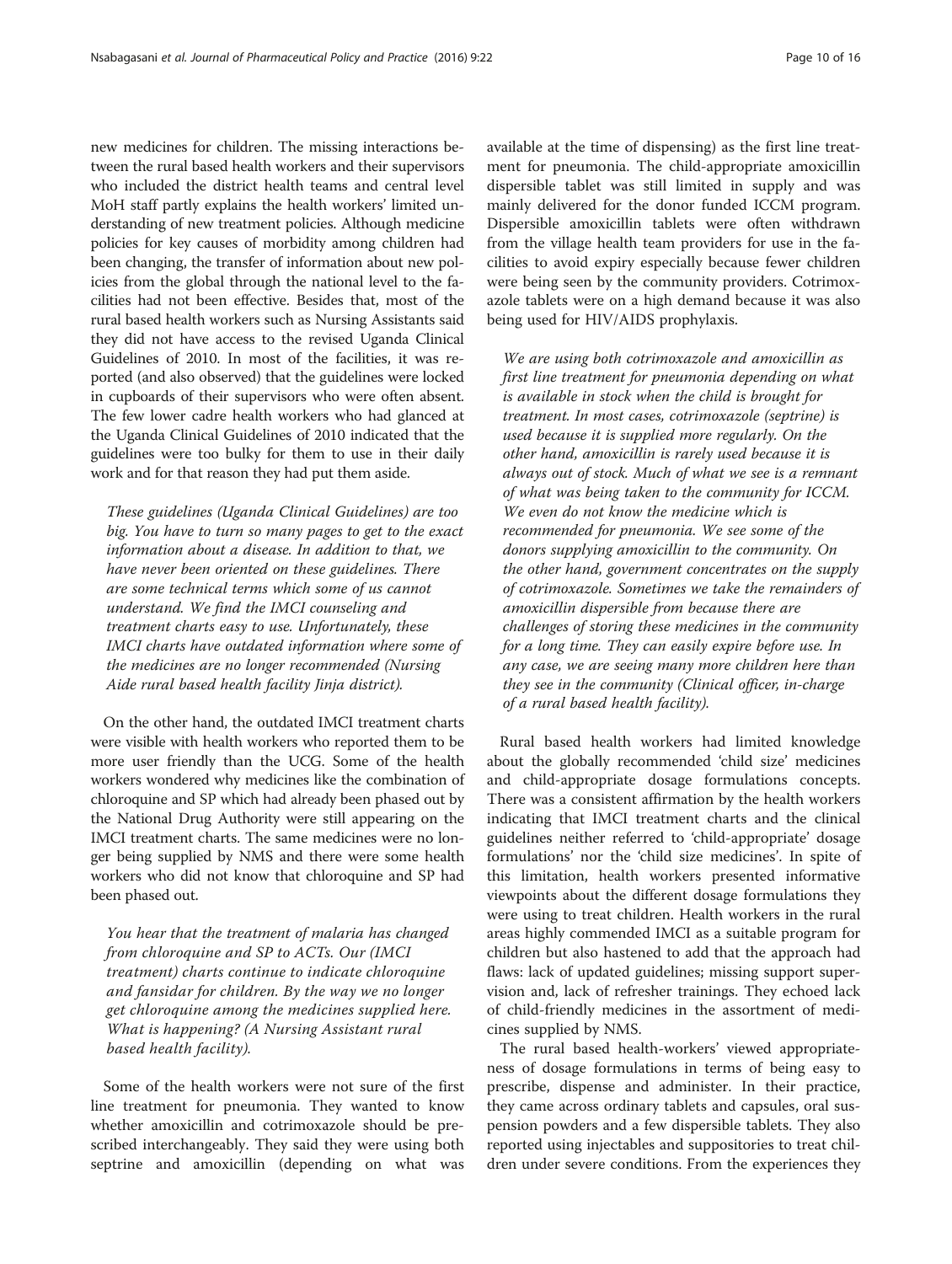shared, formulations in tablet forms and capsules were a challenge for children to swallow. Yet tablets and capsules were the most supplied by government for children. Rural based health workers also expressed their opinions about formulations which they though were child-friendly. These were discussed with reference to the common diseases of malaria and pneumonia. For malaria, health workers maintained that coartem (Artemether lumefantrine) was child-appropriate in terms strengths. They do not have to split a tablet of coartem even for an infant. However, like any other tablet, Artemether lumefantrine has to be crushed before being administered to the child. Artemether lumefantrine they were using was not dispersible in water like the ones that were being provided in the community and hence this type was diffecult for children to swallow. Therefore, rural based health workers said they have often advised caregivers to crush the tablets in order to make them suitable for children. Even when broken into pieces, some health workers noted that tablets were still difficult for children to swallow especially when the tablets are bitter. Regarding pneumonia medicines, health workers complained about lack of septrine syrup in the health facilities. The most available was the adult size of 480 mg. As a result, health workers said they were breaking the big tablets of septrine into smaller pieces before administering them to children. Despite amoxicillin being the recommended first line medicine for pneumonia, the child-appropriate dispersible amoxicillin tablets which were available in only a few of the health facilities as remnants of what was used in the community. Some of the health workers admitted having limited understanding of what dispersible tablets were and how they are used. Some were concerned because they did not see dispersible tablets being mentioned anywhere in the Uganda Clinical Guidelines and the IMCI charts they were using.

# We hear dispersible tablets being talked about, but we have not seen anywhere where they are written (Nursing Assistant, rural based health facility)

Perhaps due to limited knowledge and limited publicity, dispersible tablets were not considered as the most important as syrups, suppositories, injectables and ordinary tablets.

There were concerns that liquid oral formulations commonly referred to as syrups were missing and yet according to the health workers they are the best for children. The common "syrups" that the health workers had heard about were for septrine, amoxicillin and chloroquine. There were a few rural based health workers who were critical of syrups and said that they were problematic because they were too expensive and difficult to store and that was the reason why they were not being procured by government.

Sometimes there are some medicines whose consumption is low. In such cases, these are challenges of storage which makes the medicine susceptible to being damaged if they are syrups (Nurse, a rural based health facility).

The most commonly mentioned liquid oral formulations were metronidazole syrup used to treat diarrhea and nevirapine syrup for prevention of mother to child transmission. Metronidazole syrup was being supplied in all the health facilities. Health workers wondered why metronidazole syrup was regularly supplied in most of the health facilities and yet other important syrups for malaria and pneumonia were not provided. Although they had been deleted from the EMHSLU, syrups for septrine and amoxicillin were still perceived by health workers as critically needed for treating children and the concern was that the only available formulation for septrine was the tablet of 480 mg tablets meant for adults as earlier discussed. The available Amoxicillin capsules were perceived to be unsuitable for children.

Ok, I say syrups are expensive fine: but they should add in a few syrups especially antibiotics such as septrine and amoxicillin so that we can continue with them. We only have septrine tablets of 480 mg which are too big for these children. I think it can help if there is septrine syrup instead. The rest of the medicines can remain as tablets (a Nurse in a rural based health facility).

Injections were reported to be highly available and highly utilized for treating children especially for severe pneumonia conditions. Injections were rated as very important especially by the rural based health workers and were being used when 'syrups' were not available and were preferred for those children who vomit oral medicines.

For pneumonia, we always have problems with the medicines in stock. We mainly have septrine which is too big for the child to swallow. Septrine syrup would be ideal but currently syrups are not being provided by government and we do not know why. We also have amoxicillin capsules which are the most available but they are difficult for children to swallow and they are meant for adults. Therefore, for pneumonia, we often use injection of x-pen which is not allowed, we just need to use it for pre-referral treatment. We are forced to use it especially when the child is vomiting (Nursing Assistant in a rural based facility).

In a nutshell, rural based health workers persistently emphasized the fact that, the treatment guidelines and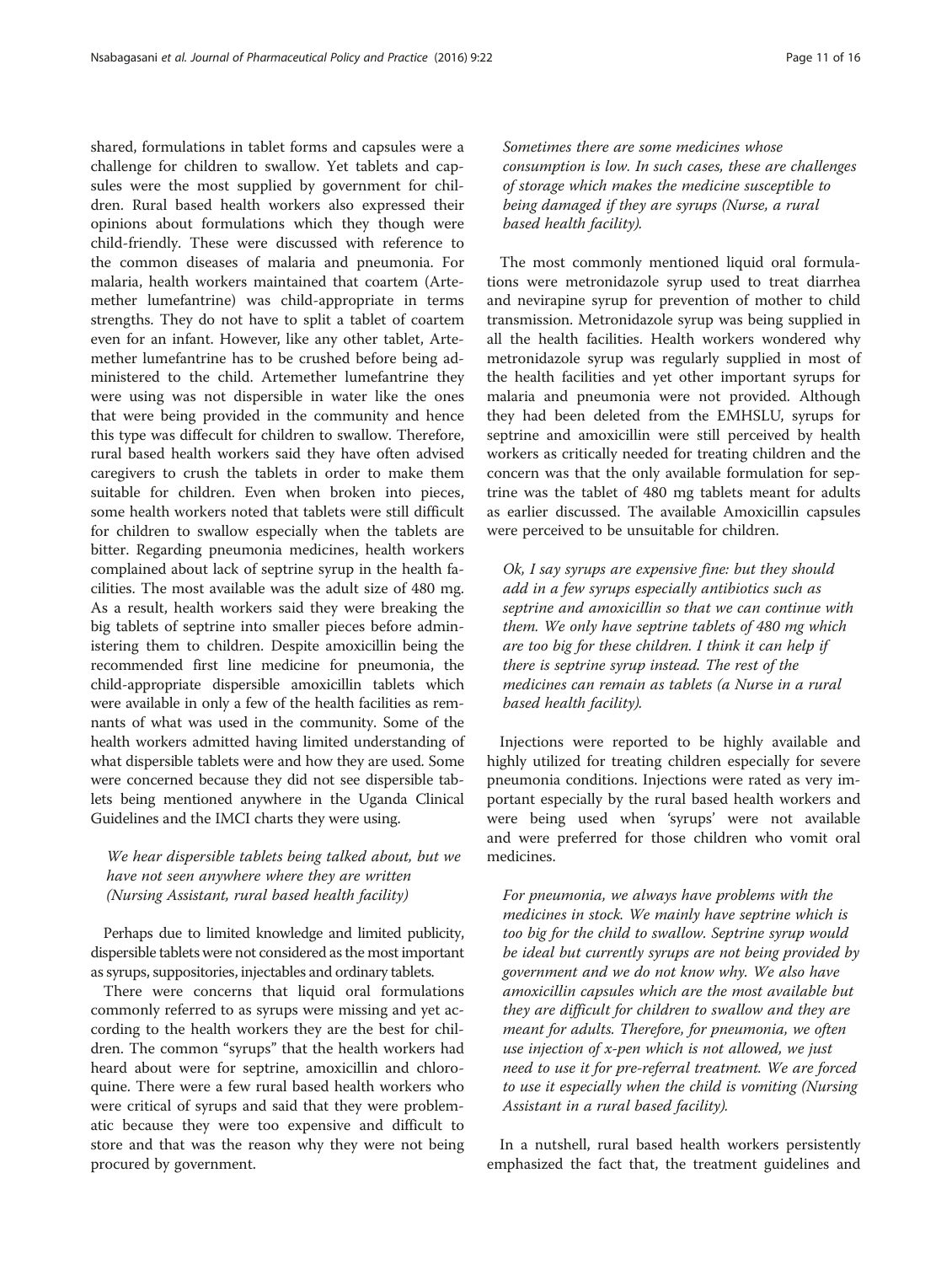the IMCI treatment charts were not clear about childappropriate formulations. Despite being the main approach used to diagnose and treat children, health workers rightly argued that IMCI had nothing to do with chid-appropriate dosage formulations. Only names of medicines were simply referred to as oral, injectable and suppository. Categories of oral medicines formulations which are child-friendly are not referred to in the guidelines.

# **Discussion**

The overarching assumption for the WHA resolution of 'better medicine for children' was that beneficiary countries would adopt this recommendation into their policy and implementation frameworks. The study design was based on the premise that child-appropriate dosage formulations are the best option to improve prescription, dispensing and administration of medicines to the under-five population. Findings from the qualitative inquiry at the ministry; district and facility levels established that there has been no integration of child-appropriate dosage formulations into the IMCI approach in Uganda. From the perspectives of the respondents at the three levels, 3 related explanations for failure to integrate are apparent: (1) resource constraints that affected persistent implementation of the IMCI program (2) gaps in the global and national efforts to integrate child-appropriate dosage into the Ugandan essential medicines list (3) cognitive gaps and information distortions that have undermined health workers' confidence in prescribing, dispensing and administering medicines to children while using outdated IMCI treatment charts.

# Resource constraints and persistent implementation of IMCI

Resource constraints were constantly referred to in the perspectives that were explored at the national, district and facility levels. Resource constraints question can be viewed in two dimensions. The first dimension was that whereas IMCI is the main approach used to manage childhood illnesses in Uganda, it has not been sufficiently funded to address ever-changing global policy prescriptions such as the integration of chid-appropriate dosage formulations. In reference to the theoretical framework, resource constraint barrier was highlighted as a barriers by Tansella &Thornicroft (2009) in their three phases of implementation model for evidence based clinical practices [\[12\]](#page-14-0).

Due to resource constraints, MoH could not mutually adjust the health system to meet the new global demand of child-appropriate dosage formulations. Therefore, the recommendation for 'better medicines for children' came at a time when resources for supporting IMCI had already dwindled. Lack of sustainable funding for IMCI undermined its effectiveness in terms of the integration of child-appropriate dosage formulations.

The second dimension was that right from its inception, the recommendation for 'better medicines for children' later coined as 'child-appropriate dosage formulations', did not receive specific donor attention. Except for the Melinda Bill gates Foundation which facilitated piloting of the child size medicine in three countries of Ghana, India and Tanzania, there were no other global efforts to market the concepts of child-appropriate dosage formulations. The idea of child-appropriate formulations remained in the UN (UNICEF and WHO) circles for quite long and did not gain global prominence until the UN declaration of the 'essential commodities and lifesaving priority medicines for children'.

Dependence on external funding for critical programs such as IMCI has done a disservice in some aspects. Interestingly, bypassing the national systems, largely ignoring the existing policies and medicine supply systems, development partners in Uganda initiated and supported supply of child-appropriate dosage formulations to the community [[7\]](#page-14-0). Although this marked the beginning of the era of child-appropriate dosage formulations in the country, failure to mainstream the support through IMCI the main approach for treating children and due to failure to revise policy provisions to reflect child-appropriate dosage formulations [\[8](#page-14-0)], the initiative from the development partners left a lot desired. The availability and utilization of child-appropriate lifesaving and priority medicines for children continued to remain low in public facilities [\[9](#page-14-0)]. In the same way, due to lack of funding, the sustainability of IMCI, which was initially a heavily donor funded program, became uncertain. The findings of this study support the argument of Tansella and Thornicroft that resources are critical even during the final phases of projects [[12](#page-14-0)]. Similarly, Hogwood and Gunn (1984) argued that external circumstances to the implementing agency may impose crippling effects if there is no adequate time and re-sources for continuity [\[13\]](#page-14-0).

At the time when resources were scarce MoH decentralized some of the key IMCI activities such as refresher training, support supervision to the district without decentralizing commensurate resources. It is not surprising therefore that these activities were not implemented by the district. According to Walt (1994), decentralization of responsibilities without the associated resource requirements may make local authorities vulnerable to policies which are not cost effective. On the other hand, decentralization of financial resources can help enforce the guidelines and other elements of the packages such as support supervision and refresher courses [[14\]](#page-14-0).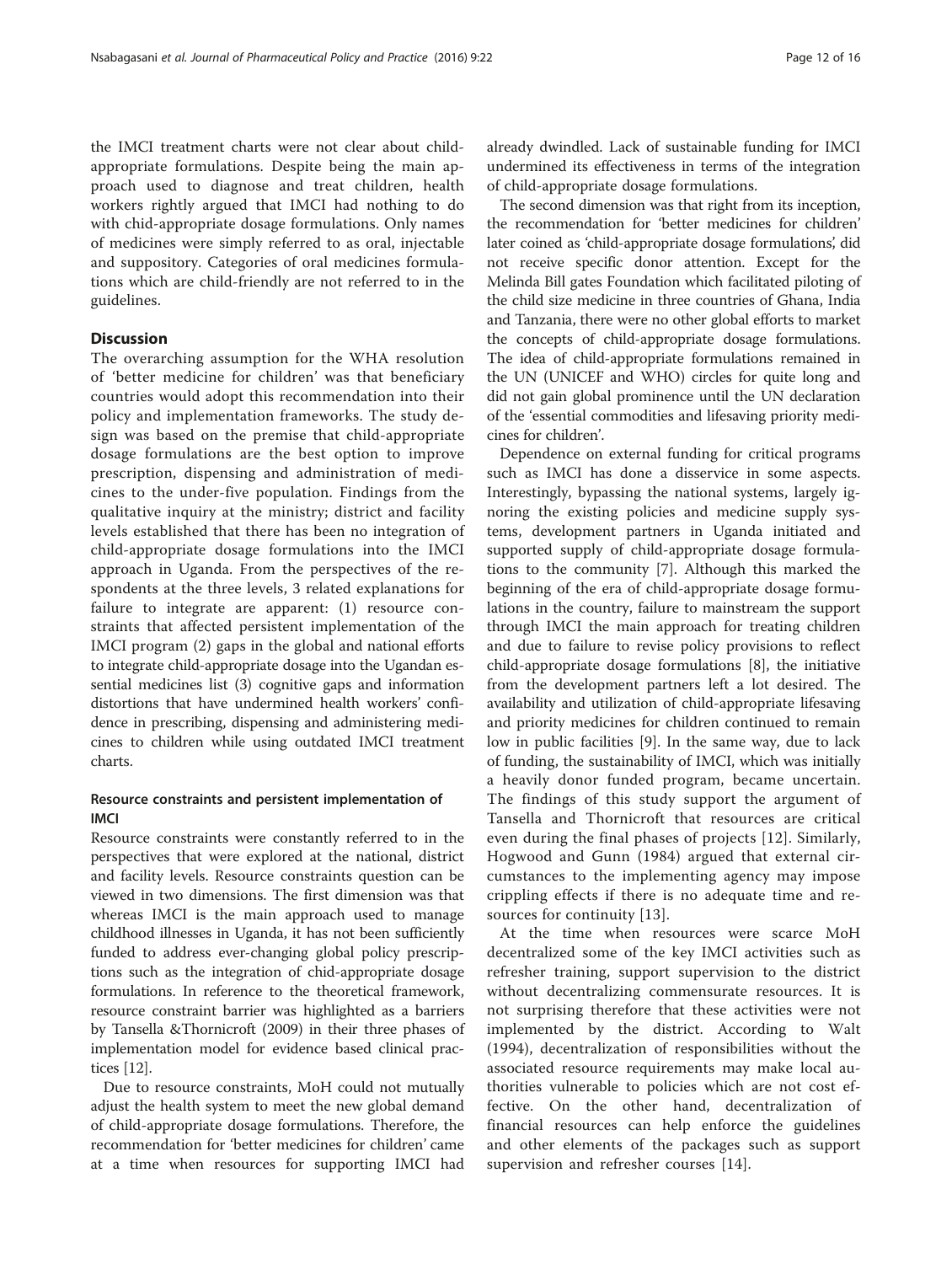The success of the integration of child-appropriate dosage formulations will largely depend on the capacity of the health system to enforce compliance. Health system strengthening was anticipated as one of the fundamental elements of the IMCI strategy [[21, 22](#page-14-0)]. This study supports the argument that dynamic and strong health systems would enable the system to achieve improved health outcomes [\[23](#page-15-0)]. In Uganda, there have been more investments in the ICCM with diminishing support for another equally important component, the facility based IMCI [[7\]](#page-14-0). Notwithstanding the fact that the facility based IMCI and ICCM should be well integrated if it is to have an impact on mortality. In Uganda, as a result of this gap, the expected efficiency and effectiveness of the IMCI are not being much felt. While the community-based initiatives extend the delivery of interventions in remote areas where health services are hard to access, strengthening national health systems should be the long-term aim [\[24\]](#page-15-0). Health systems bottlenecks are a formidable challenge in the rural based health facilities in Uganda and this directly affects integrating childappropriate dosage formulations. As a matter of fact, the health systems' gaps in Uganda who include lowly trained health personnel who have not been oriented about new medicines, whose IMCI treatment charts are outdated and in the context of limited supply of child-appropriate dosage formulations and challenges of referral explain the failure to easily integrate child-appropriate dosage formulations into IMCI. A study elsewhere shows a similar pattern regarding IMCI implementation whereby the workload, medicine supplies and poor supervisory mechanisms undermine the program [\[25](#page-15-0)].

Due to resource constraints, IMCI remains an unfinished business in the clinical practice in Uganda. Tansella & Thornicroft (2009) highlight the need for sustainable: advocacy, financial support, and continuous staff training and review of the information technology. This did not happen in the case of Uganda because IMCI was funded in the initial stages by the donors and this funding stopped later. Government was unable to sustain all the IMCI core activities that were initially supported by donors. In the end, the globally generated seeds of child-appropriate dosage formulations landed on the bare ground since IMCI as a key framework for treating children was not adequately funded. Tansella and Thornicroft (2009) in their framework about translation of evidence into practice have contended that the greatest impact of a policy is not adoption per se but rather from the long-term implementation of the practice where resources are key [[12](#page-14-0)]. Hogwood and Gunn (1984) added that the combination of resources is a must for the implementation to take place [\[13\]](#page-14-0).

## Lack of global and national effort

MoH officials attributed lack of integration of childappropriate dosage formulations to gaps in the global and

national effort. Although the IMCI algorithm at the global was adjusted by WHO to take care of 'better medicines for children', this did not happen at the national level in Uganda. There were no official discussions involving recipient countries and WHO about how to introduce child size medicines in Uganda [\[7](#page-14-0)]. It has been reported that changes in Malaria treatment policies were largely influenced by WHO active involvement in financing and initiating local discussions about the new policies [[26\]](#page-15-0). For the integration to take root, it would have been necessary at the national level to develop a policy framework for integrating these medicines into the essential medicines list and clinical guidelines. Macleod Stuart and colleagues (2013) argue that it is necessary to update clinical guidelines, train health workers accordingly about the need to integrate child-appropriate dosage formulations into the essential medicines lists and the standard treatment guidelines which would guarantee knowledge transfer and dissemination of the new medicine information [[27](#page-15-0)]. The disarticulation between IMCI approach in Uganda and the global recommendations that emphasize child-appropriate medicine formulations [\[1](#page-14-0), [11](#page-14-0)] was apparent. This disarticulation has been due to lack of specific policy focus on child-size medicines both in the essential medicines lists and the Uganda clinical guidelines (UCG) [[8\]](#page-14-0). The Uganda government failed to formally adopt the global policy on child-appropriate dosage formulations [[7\]](#page-14-0). Eventually this limited the avenues for IMCI to address the global requirement of integrating child-appropriate dosage formulations. For example, the Uganda Clinical Guidelines of 2010 and 2012 were silent about child-appropriate dosage formulations.

There was concern that quality and effective of treatment of children less than 6 years of age cannot be realized without integrating the child-appropriate dosage formulations into the essential medicines lists. Worldwide essential medicines lists are considered vital for prioritizing medicines to procure. Holloway and Henry have shown that essential medicines along with training on standard treatment guidelines are associated with quality of medicine use in many countries [\[28\]](#page-15-0). In Uganda, child-appropriate dosage formulations are not among the essential medicines and worst still, health workers are not regularly oriented about the global changes in the medicines for children. Similarly, in South Africa health workers found training in IMCI informative and reportedly increased their skills for managing the sick children. Follow up visits would help encourage correct practice and motivate the newly trained IMCI practitioners [\[29](#page-15-0)].

# The cognitive gap among health workers

Pediatricians were more confident about the Uganda national treatment policies of the key childhood illnesses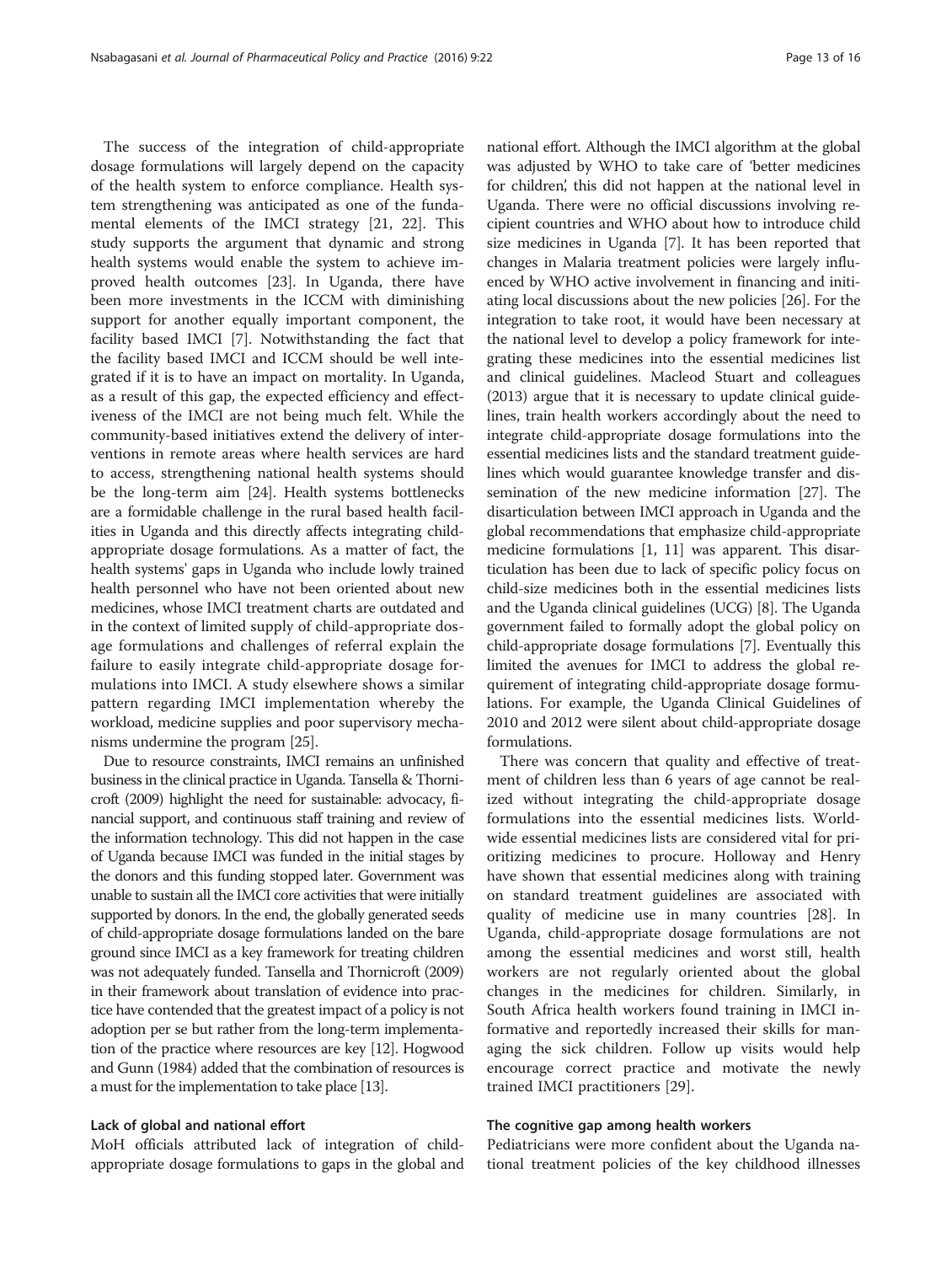and were also able to access state of art international standards for the management of childhood illnesses. However, pediatricians are very few and are mainly available in the hospitals. On the contrary, rural based lower cadre health workers such as Nursing Assistants did not have sufficient information about new treatment protocols. This information gap was associated with lack of revised guidelines, lack of refresher training and gaps in information mainstreaming when new treatment protocols are introduced through vertical programs such as the presidential malaria initiative. In this initiative, new medicines for treating malaria were recommended but were not reflected in the IMCI treatment charts and clinical guidelines. Medicines recommended in the clinical guidelines as first line treatment for malaria and pneumonia among under-five were outdated medicines which were also not even child-friendly [[8\]](#page-14-0). At the same time, the new malaria treatment policies proposed through the vertical program of presidential malaria initiative were not effectively communicated to the lower cadre staff in rural based facilities. This is because of the limited integration of these vertical programs into the general health care delivery systems such as IMCI. Unless the issue of new knowledge is addressed in the IMCI approach to take care of evidence based medicines and new approaches to management of childhood illnesses, IMCI will eventually become irrelevant and will be taken over by vertical programs such as ICCM and malaria programs as has been the case before. Innovative solutions may be necessary to ensure that guidelines are updated to reflect child-appropriate medicines and at the same time health workers' skills should be updated and maintained [[29](#page-15-0)].

Lack of information affects easy understanding of new developments about medicine policies. Okungu and Gilson (2014) argued that effective health policy communication is important for the uptake of new drug interventions and adherence to treatment regimens [\[30](#page-15-0)]. There was confusion about first line medicines due to information gap resulting from the failure to update the IMCI treatment guidelines, missing refresher courses and limited support supervision. It has been argued that development and implementation of (evidence-based) clinical practice guidelines is one of the promising and effective tools for improving the quality of care for children [[31\]](#page-15-0) especially when introduced in the context of rigorous evaluations and subsequent updates [\[32](#page-15-0)]. Some of the good attributes of clinical guidelines include an explicit description of the scientific evidence for which the recommendation is available; evidence that is straightforward and not conflicting; and when the evidence is based on relevant aspects of care in daily practice [\[33\]](#page-15-0). At the global level, the most recent version of IMCI guidelines was produced in 2014. Nevertheless,

the new version is still vague about child-appropriate formulations. For example, in the UCG there are recommendations such as 'give oral amoxicillin for 5 days' on page 2 of the UCG or 'give first line oral antimalarial' on page 4 of UCG [[34\]](#page-15-0). The IMCI treatment charts that were being used in all the rural based health facilities by the time of the study had not been updated since 2001. This explains the confusions and lack of confidence especially among the lower level rural based health workers.

## Policy implications

According to the Health Sector Strategic and Investment Plan III, IMCI remains the main approach in the management of childhood illnesses in Uganda [\[6](#page-14-0)]. In reality, IMCI is the most appropriate approach for the rural based health facilities where children are treated by low cadre health workers. Therefore, IMCI should constantly receive adequate attention during the policy development, planning, budgeting and implementation processes. Without sufficient investments into the IMCI core activities, the expected gains from IMCI will not be achieved. Core investments should include regular adaptation of new generic guidelines from WHO, sufficient facilitation in terms of training, support supervision and regular to ensure that there is an environment in which health workers can apply their child care skills [[35](#page-15-0)]. It also means that all the vertical programs such as the presidential malaria initiative and ICCM should be aligned with and integrated into the IMCI program whereby guidelines of these vertical programs are part and parcel of the IMCI treatment charts. Pediatricians continue to prescribe liquid oral formulation (syrups) which are not readily available in the public facilities and caretakers have to purchase them at high costs. The implication is that some of the caregivers who cannot afford the medicines might have to forego the treatment or procure under dose because they cannot afford. This infringes on the rights of the poor to health services.

#### Conclusion

The IMCI package for managing childhood illnesses in Uganda does not include the global recommendation of 'better medicines for children'. The poorly funded IMCI strategy has continued to stagnate due to lack of resources for updating the guidelines, procure evidence based medicines, conduct refresher training and support supervision for health workers. This stagnation continues to undermine appropriate and effective administration of medicines to children. The missing childappropriate dosage formulations in the EMHSLU and UCG undermine low cadre rural based health workers efforts to appropriately treat children using the IMCI approach. There are still challenges in prescribing,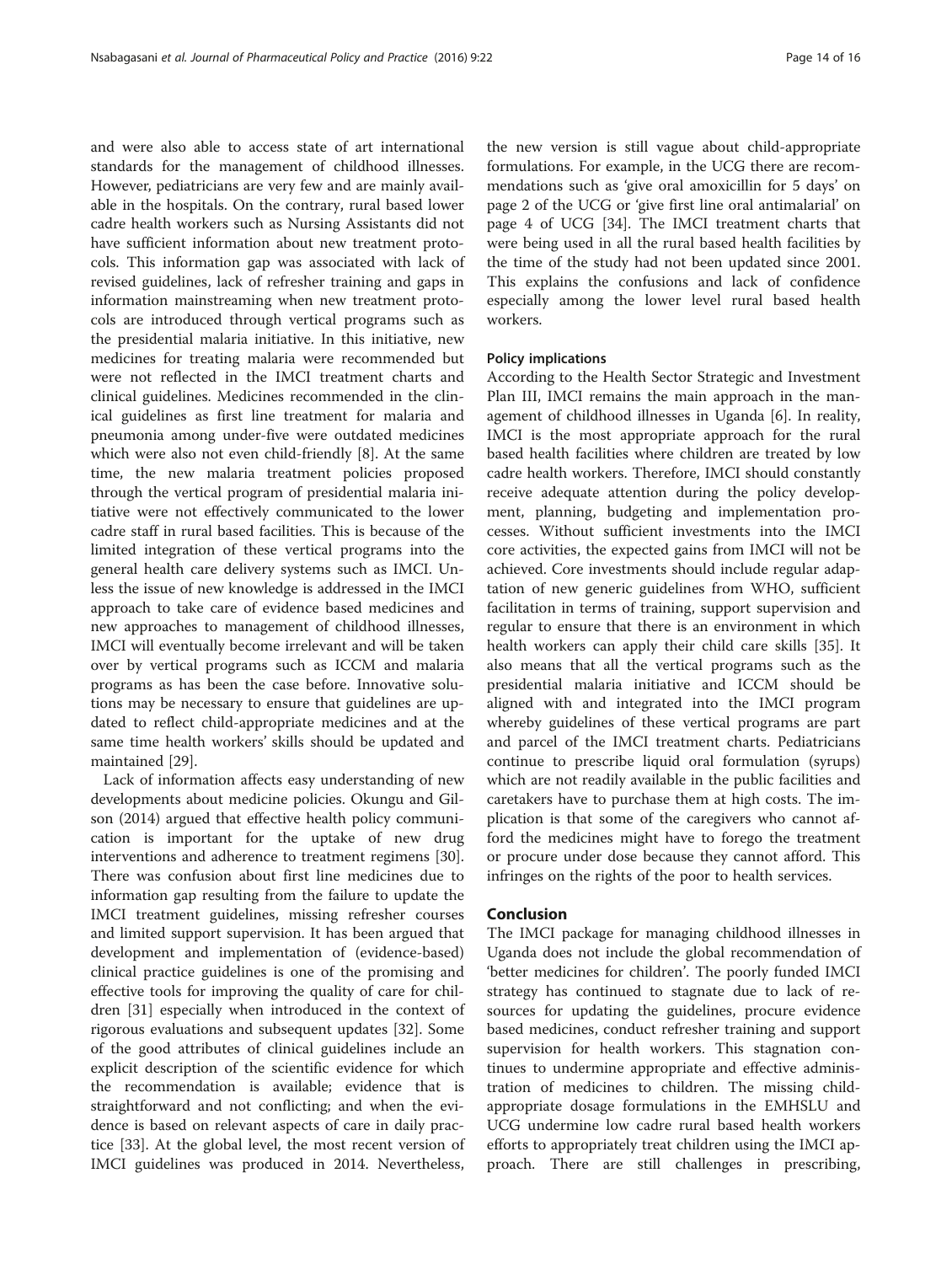<span id="page-14-0"></span>dispensing and administration of tablets and capsules to children under-five. Depending on their level of medical training, health workers have come up with strategies for mitigating the challenges of administration of adult medicines to children. Lower cadre health workers prefer using injections and suppositories which they more appropriate for children who vomit. When revising the clinical guideline, it is important to seek the views of those providers managing children especially lower cadre staff who have narrow choices of medicines, have limited information about new medicnes and are also faced with challenges of medicine formulations that are inappropriate for children.

#### Recommendations

Both government and development partners should invest more into the IMCI strategy from a health systems approach to enable the systems to respond positively to the emerging global demands for child-appropriate dosage formulations. This would require more budget allocations to the child health division and other relevant departments. The IMCI treatment charts should be updated regularly to reflect child-appropriate dosage formulations. It will also necessitate revisiting the EMHSLU to reflect childappropriate dosage formulations based on new evidence. There should be adequate budget provisions for refresher training and support supervision for the health workers on new evidence-based and national treatment policies for the common childhood ailments. More studies are needed to explore the experiences of the caregivers about access and use of child-appropriate dosage formulations.

#### Acknowledgements

This work was supported by the Danish Ministry of Foreign Affairs (DANIDA) [file number 09-100 KU] through the University of Copenhagen in collaboration with Makerere University, College of Health Sciences. We would like to thank the Jinja District Health Team and all the health workers who were our respondents for sparing time to participate in the study.

#### Authors' contributions

XN conceived the idea of the study. The study protocol was developed by XN with input from JOO, EHH, FS and AM. XN did the sampling, data collection and analysis. XN drafted the first version of the manuscript and revised it after critical comments from all the authors. All authors approved the final version of the manuscript.

#### Competing interests

The authors declare that they have no competing interests.

#### Ethics approval and consent to participate

The study was approved by the Research and Ethics Committee of the School of Medicine, College of Health Sciences of Makerere University and was also cleared by the Uganda National Council of Science and Technology. Further clearance was obtained from the District Health Officer, Jinja district. Furthermore, permission to interview health workers was obtained from the in-charges of the health facilities. A written informed voluntary consent was obtained from all the respondents who participated in the interviews. The consent form emphasized that the respondents were free to withdraw from the interview if they so wished. Interviews were conducted in privacy to make the respondents more confident in expressing themselves. The interview scripts remained restricted to the research team. In reporting the results, names of the respondents were kept confidential.

#### Author details

<sup>1</sup>Child Health and Development Center, College of Health Sciences, Makerere University, Kampala, Uganda. <sup>2</sup>Department of Pharmacology and Therapeutics, Gulu University, Gulu, Uganda. <sup>3</sup>Section for Social and Clinical Pharmacy, Department of Pharmacy, Faculty of Health and Medical Sciences, University of Copenhagen, Copenhagen, Denmark. <sup>4</sup> Department of Community Health, Ministry of Health Uganda, Kampala, Uganda. 5 Department of Health, Uganda Christian University, Mukono, Uganda. <sup>6</sup>School of Public Health, College of Health Sciences, Makerere University Kampala, Uganda.

# Received: 26 January 2016 Accepted: 27 May 2016<br>Published online: 07 June 2016

#### References

- 1. World Health Organization. Priority medicines for mothers and children, World Health Organization. Geneva: World Health Organization; 2011. available at: http://cdrwww.who.int/medicines/publications/A3prioritymedicines.pdf.
- 2. Hill S, Yang A, Bero L. Priority medicines for maternal and child health: a global survey of national essential medicines lists. PLoS One. 2012;7(5):e38055.
- 3. UNICEF. Integrated management of childhood illness. 2012. Available at: [http://www.unicef.org/health/index\\_imcd.html.](http://www.unicef.org/health/index_imcd.html) Accessed on 16 April 2015.
- 4. Gitanjali B. Essential medicines for children: should we focus on a priority list of medicines for the present? J Pharmacol Pharmacother. 2011;2(1):1–2.
- 5. World Health Organization, Make medicines child size 2010. Available at: [http://www.who.int/childmedicines/en/.](http://www.who.int/childmedicines/en/) Accessed 19 March 2015.
- 6. Government of Uganda. Health sector strategic and investment plan 2010-2014/15: promoting People's health to enhance socio-economic development. Kampala: Ministry of Health; 2010.
- 7. Nsabagasani X et al. Explaining the slow transition of child-appropriate dosage formulations from the global to national level in the context of Uganda: a qualitative study. J Pharm Policy Pract. 2015;8(1):19.
- 8. Nsabagasani X et al. The "child size medicines" concept: policy provisions in Uganda. J Pharm Policy Pract. 2015;8(1):2.
- 9. Nsabagasani X et al. Availability and utilization of the WHO recommended priority lifesaving medicines for under five-year old children in public health facilities in Uganda: a cross-sectional survey. J Pharm Policy Pract. 2015;8(1):18.
- 10. Finny E. Children's medicines: a situation analysis in make medicines child size. 2011.
- 11. World Health Organization, Priority Life-saving Medicines for Women and Children 2012. Available at: [http://www.who.int/reproductivehealth/](http://www.who.int/reproductivehealth/publications/general/emp_mar2012.1/en/) [publications/general/emp\\_mar2012.1/en/](http://www.who.int/reproductivehealth/publications/general/emp_mar2012.1/en/)
- 12. Tansella M, Thornicroft G. Implementation science: understanding the translation of evidence into practice. Br J Psychiatry. 2009;195(4):283–5.
- 13. Hogwood BW, Gunn LA. Policy analysis for the real world. Oxford: Oxford University Press; 1984.
- 14. Walt G. Health policy : an introduction to PROCESS and POWER. London: Zed Books; 1994.
- 15. Government of Uganda. Uganda clinical guidelines: national guidelines for management of common conditions. Kampala: Ministry of Health Uganda; 2010.
- 16. Government of Uganda. Uganda clinical guidelines: national guidelines for management of common conditions. Kampala: Ministry of Health; 2012.
- 17. Republic of Uganda. National population and housing census: provisional results. Kampala: Uganda Bureau of Statistics; 2014.
- 18. Uganda Bureau of Statistics (UBOS) and ICF International Inc. Uganda Demographic and Health Survey 2011. Kampala, Uganda: UBOS and Calverton, Maryland: ICF International Inc.; 2012.
- 19. Graneheim U, Lundman B. Qualitative content analysis in nursing research: concepts, procedures and measures to achieve trustworthiness. Nurse Educ Today. 2004;24:105–12.
- 20. Marshall C, Rossman GB. Designing qualitative research. 4th ed. London: SAGE publications; 2006.
- 21. World Health Organization, Integrated Management of Chilhood Illnesses (IMCI) Implementation in the Western Pacific Region: IMCI and Health System Strengthening. Geneva: WHO; 2009. Accessed at [www.wpro.who.int/](http://www.wpro.who.int/child...health/.../info_package7.pdf?ua) [child...health/.../info\\_package7.pdf?ua.](http://www.wpro.who.int/child...health/.../info_package7.pdf?ua) Accessed 15th March 2016.
- 22. Patwari AK, Raina N. Integrated Management of Childhood Illness (IMCI): a robust strategy. Indian J Pediatr. 2002;69(1):41–8.